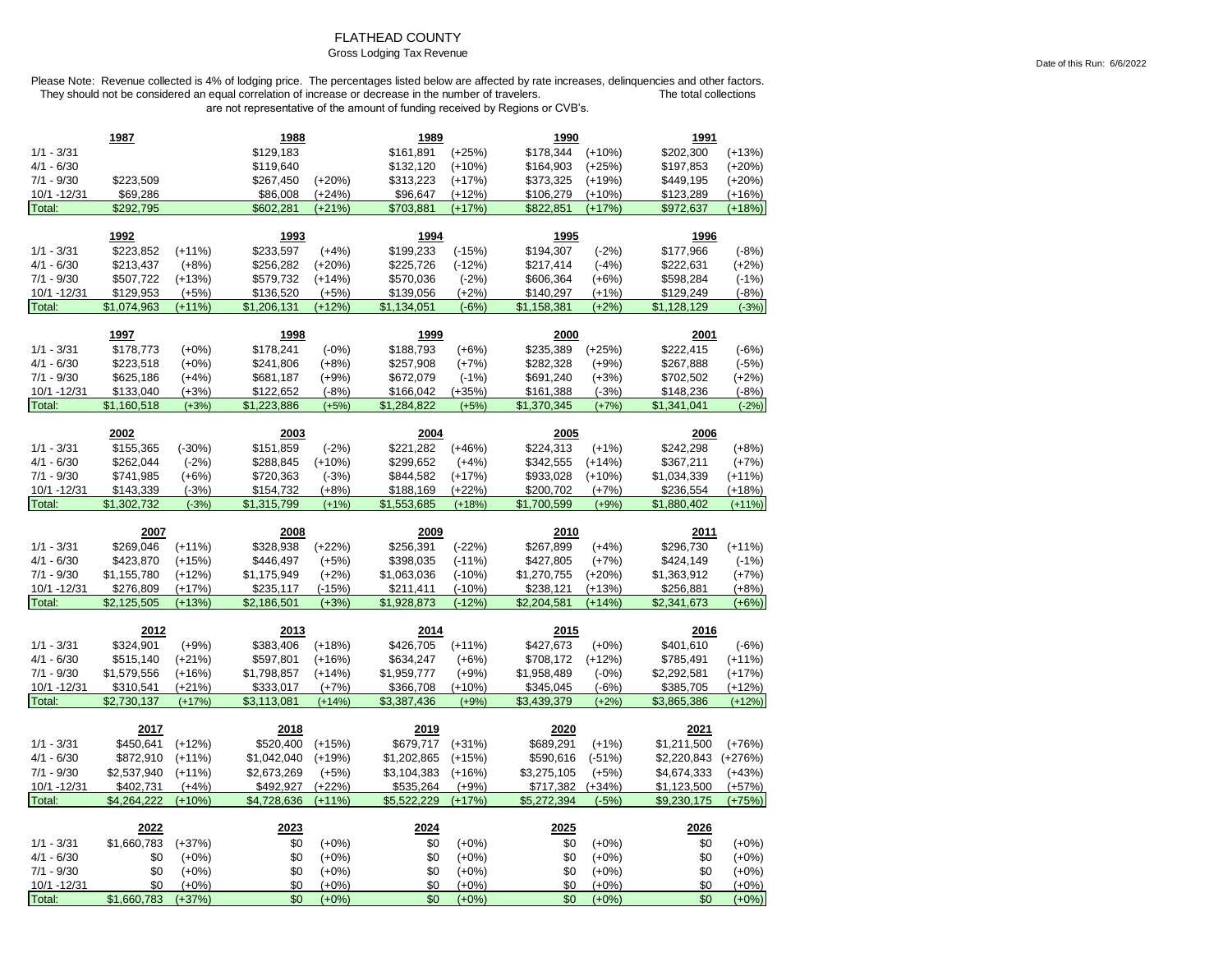## GLACIER COUNTY

### Gross Lodging Tax Revenue

Please Note: Revenue collected is 4% of lodging price. The percentages listed below are affected by rate increases, delinquencies and other factors. They should not be considered an equal correlation of increase or decrease in the number of travelers. The total The total collections are not representative of the amount of funding received by Regions or CVB's.

| \$4,944<br>$1/1 - 3/31$<br>\$4,894<br>$(-1%)$<br>\$4,137<br>$(-15%)$<br>\$4,166<br>$(+1%)$<br>$4/1 - 6/30$<br>\$38,003<br>\$38,846<br>$(+2%)$<br>\$38,299<br>\$44,731<br>$(+17%)$<br>$(-1%)$<br>$7/1 - 9/30$<br>\$135,895<br>\$137,163<br>$(+1%)$<br>\$151,259<br>\$170,929<br>\$189,734<br>$(+10%)$<br>$(+13%)$<br>$(+11%)$<br>10/1 - 12/31<br>\$5,153<br>\$5,421<br>$(+5%)$<br>\$4,389<br>$(-19%)$<br>\$4,793<br>$(+9%)$<br>\$5,928<br>$(+24%)$<br>Total:<br>\$141,048<br>\$185,531<br>$(+1%)$<br>\$199,388<br>$(+7%)$<br>\$218,158<br>\$244,559<br>$(+12%)$<br>$(+9%)$<br>1992<br>1993<br>1994<br>1995<br>1996<br>\$5,356<br>$(+29%)$<br>\$7,735<br>$(+44%)$<br>$(-36%)$<br>\$5,566<br>$(+13%)$<br>\$5,891<br>$1/1 - 3/31$<br>\$4,927<br>$(+6%)$<br>$4/1 - 6/30$<br>\$62,926<br>\$46,984<br>$(+5%)$<br>$(+34%)$<br>\$58,316<br>$(-7%)$<br>\$58,799<br>$(+1%)$<br>\$53,504<br>$(-9%)$<br>$7/1 - 9/30$<br>\$214,197<br>$(+13%)$<br>\$212,014<br>$(-1%)$<br>\$232,315<br>$(+10%)$<br>\$245,290<br>$(+6%)$<br>\$251,988<br>$(+3%)$<br>10/1 - 12/31<br>\$8,096<br>$(+37%)$<br>\$6,658<br>\$7,689<br>$(+7%)$<br>$(-18%)$<br>\$7,188<br>$(+8%)$<br>\$7,180<br>$(-0%)$<br>Total:<br>\$274,633<br>$(+12%)$<br>\$302,746<br>\$316,835<br>\$319,072<br>\$289,332<br>$(+5%)$<br>(+5%)<br>(+5%)<br>$(+1%)$<br>1997<br>1999<br>1998<br>2000<br>2001<br>$1/1 - 3/31$<br>\$4,565<br>$(-23%)$<br>\$6,832<br>$(+50%)$<br>\$5,889<br>$(-14%)$<br>\$7,024<br>$(+19%)$<br>\$6,606<br>$(-6%)$<br>\$66,526<br>$(+22%)$<br>$4/1 - 6/30$<br>\$54,436<br>$(+2%)$<br>\$74,951<br>$(+13%)$<br>\$70,150<br>\$65,224<br>$(-7%)$<br>$(-6%)$<br>$7/1 - 9/30$<br>\$285,255<br>$(+13%)$<br>\$296,270<br>$(+4%)$<br>\$293,773<br>\$290,841<br>\$319,241<br>$(+10%)$<br>$(-1%)$<br>$(-1%)$<br>10/1 -12/31<br>\$7,269<br>$(-5%)$<br>\$7,976<br>$(+10%)$<br>$(-4%)$<br>$(+2%)$<br>\$7,635<br>\$7,780<br>\$10,417<br>$(+34%)$<br>Total:<br>\$351,525<br>$(+10%)$<br>\$377,604<br>$(+7%)$<br>\$382,248<br>$(+1%)$<br>\$375,795<br>$(-2%)$<br>\$401,488<br>$(+7%)$<br>2002<br>2003<br>2004<br>2005<br>2006<br>\$8,474<br>$(+28%)$<br>\$9,937<br>$(+17%)$<br>\$7,359<br>$(-26%)$<br>\$7,961<br>\$7,610<br>$(-4%)$<br>$1/1 - 3/31$<br>$(+8%)$<br>\$80,323<br>$4/1 - 6/30$<br>\$63,082<br>$(-3%)$<br>$(+27%)$<br>\$97,777<br>\$111,964<br>\$109,794<br>$(+22%)$<br>$(+15%)$<br>$(-2%)$<br>\$320,326<br>$7/1 - 9/30$<br>\$363,949<br>$(+14%)$<br>$(-12%)$<br>\$373,735<br>$(+17%)$<br>\$410,441<br>$(+10%)$<br>\$386,070<br>$(-6%)$<br>10/1 - 12/31<br>\$9,887<br>$(-5%)$<br>\$11,566<br>(+17%)<br>\$9,388<br>$(-19%)$<br>\$12,831<br>(+37%)<br>\$12,417<br>$(-3%)$<br>Total:<br>\$445,391<br>\$422,153<br>\$488,259<br>\$543,197<br>\$515,891<br>$(+11%)$<br>$(-5%)$<br>$(+16%)$<br>$(+11%)$<br>$(-5%)$<br>2007<br>2008<br>2011<br>2009<br>2010<br>$1/1 - 3/31$<br>\$10,863<br>$(+43%)$<br>\$12,986<br>$(+20%)$<br>\$9,989<br>$(-23%)$<br>\$14,072<br>$(+41%)$<br>\$18,793<br>$(+34%)$<br>\$121,518<br>\$133,288<br>\$133,391<br>$4/1 - 6/30$<br>$(+11%)$<br>$(+10%)$<br>\$119,637<br>$(-10%)$<br>$(+11%)$<br>\$104,386<br>$(-22%)$<br>$7/1 - 9/30$<br>\$427,300<br>$(+11%)$<br>\$456,227<br>$(+7%)$<br>\$473,455<br>$(+4%)$<br>\$517,690<br>$(+9%)$<br>\$465,447<br>$(-10%)$<br>\$14,695<br>10/1 -12/31<br>\$13,559<br>$(+9%)$<br>$(+8%)$<br>\$16,109<br>(+10%)<br>\$19,802<br>(+23%)<br>\$22,428<br>$(+13%)$<br>\$573,240<br>Total:<br>$(+11%)$<br>\$617,197<br>$(+8%)$<br>\$619,189<br>$(+0%)$<br>\$684,955<br>$(+11%)$<br>\$611,055<br>$(-11\%)$<br>2012<br>2014<br>2016<br>2013<br>2015<br>$(-16%)$<br>\$13,663<br>$(-13%)$<br>$(-12%)$<br>$1/1 - 3/31$<br>\$15,731<br>\$11,824<br>$(-13%)$<br>\$10,384<br>\$11,812<br>$(+14%)$<br>$4/1 - 6/30$<br>\$111,859<br>$(+7%)$<br>\$109,622<br>$(-2%)$<br>\$88,439<br>\$112,409<br>$(-19%)$<br>$(+27%)$<br>\$113,135<br>$(+1%)$<br>$7/1 - 9/30$<br>\$475,662<br>$(+2%)$<br>\$492,407<br>\$512,579<br>\$469,489<br>\$512,618<br>$(+4%)$<br>$(+4%)$<br>$(-8%)$<br>$(+9%)$<br>10/1 - 12/31<br>\$20,980<br>$(-6%)$<br>\$12,530<br>$(-40%)$<br>\$11,215<br>$(-10%)$<br>\$11,047<br>$(-1%)$<br>\$10,554<br>$(-4%)$<br>Total:<br>\$624,232<br>$(+2%)$<br>\$628,222<br>\$624,057<br>\$603,330<br>\$648,120<br>$(+1%)$<br>$(-1%)$<br>$(-3%)$<br>$(+7%)$<br>2017<br>2018<br>2019<br>2020<br>2021<br>\$11,235<br>$(-5%)$<br>\$9,221<br>$(-18%)$<br>\$15,326<br>$(+66%)$<br>\$10,799<br>\$14,352<br>$(+33%)$<br>$1/1 - 3/31$<br>$(-30%)$<br>\$154,230<br>$4/1 - 6/30$<br>\$131,883<br>$(+17%)$<br>$(+17%)$<br>\$162,957<br>\$7,614<br>$(-95%)$<br>\$218,435<br>$(+2769%)$<br>$(+6%)$<br>\$618,812<br>\$637,013<br>\$702,028<br>$7/1 - 9/30$<br>$(+21%)$<br>$(+3%)$<br>$(+10%)$<br>\$22,976<br>$(-97%)$<br>\$652,685<br>$(+2741%)$<br>10/1 - 12/31<br>\$8,345<br>\$11,892<br>$(+43%)$<br>\$11,231<br>\$12,925<br>\$22,619<br>$(-21%)$<br>$(-6%)$<br>$(+15%)$<br>$(+75%)$<br>\$770,275<br>$(+19%)$<br>\$812,356<br>\$891,542<br>\$54,315<br>$(-94%)$<br>\$908,091<br>$(+1572%)$<br>Total:<br>$(+5%)$<br>$(+10%)$<br>2022<br>2023<br>2024<br>2025<br>2026<br>$1/1 - 3/31$<br>\$28,954<br>$(+102%)$<br>\$0<br>$(+0%)$<br>\$0<br>$(+0%)$<br>\$0<br>$(+0%)$<br>\$0<br>$(+0\%)$<br>$4/1 - 6/30$<br>\$0<br>\$0<br>\$0<br>$(+0\%)$<br>\$0<br>$(+0%)$<br>$(+0%)$<br>$(+0%)$<br>\$0<br>$(+0\%)$<br>$7/1 - 9/30$<br>\$0<br>\$0<br>\$0<br>\$0<br>\$0<br>$(+0\%)$<br>$(+0%)$<br>$(+0%)$<br>$(+0%)$<br>$(+0%)$<br>10/1 - 12/31<br>\$0<br>\$0<br>\$0<br>\$0<br>$(+0%)$<br>\$0<br>$(+0%)$<br>$(+0%)$<br>$(+0%)$<br>$(+0%)$<br>Total:<br>\$28,954<br>\$0<br>\$0<br>$(+0%)$<br>$(+102%)$<br>$(+0%)$<br>\$0<br>$(+0%)$<br>\$0<br>$(+0%)$ | 1987 | 1988 | 1989 | 1990 | 1991 |  |
|---------------------------------------------------------------------------------------------------------------------------------------------------------------------------------------------------------------------------------------------------------------------------------------------------------------------------------------------------------------------------------------------------------------------------------------------------------------------------------------------------------------------------------------------------------------------------------------------------------------------------------------------------------------------------------------------------------------------------------------------------------------------------------------------------------------------------------------------------------------------------------------------------------------------------------------------------------------------------------------------------------------------------------------------------------------------------------------------------------------------------------------------------------------------------------------------------------------------------------------------------------------------------------------------------------------------------------------------------------------------------------------------------------------------------------------------------------------------------------------------------------------------------------------------------------------------------------------------------------------------------------------------------------------------------------------------------------------------------------------------------------------------------------------------------------------------------------------------------------------------------------------------------------------------------------------------------------------------------------------------------------------------------------------------------------------------------------------------------------------------------------------------------------------------------------------------------------------------------------------------------------------------------------------------------------------------------------------------------------------------------------------------------------------------------------------------------------------------------------------------------------------------------------------------------------------------------------------------------------------------------------------------------------------------------------------------------------------------------------------------------------------------------------------------------------------------------------------------------------------------------------------------------------------------------------------------------------------------------------------------------------------------------------------------------------------------------------------------------------------------------------------------------------------------------------------------------------------------------------------------------------------------------------------------------------------------------------------------------------------------------------------------------------------------------------------------------------------------------------------------------------------------------------------------------------------------------------------------------------------------------------------------------------------------------------------------------------------------------------------------------------------------------------------------------------------------------------------------------------------------------------------------------------------------------------------------------------------------------------------------------------------------------------------------------------------------------------------------------------------------------------------------------------------------------------------------------------------------------------------------------------------------------------------------------------------------------------------------------------------------------------------------------------------------------------------------------------------------------------------------------------------------------------------------------------------------------------------------------------------------------------------------------------------------------------------------------------------------------------------------------------------------------------------------------------------------------------------------------------------------------------------------------------------------------------------------------------------------------------------------------------------------------------------------------------------------------------------------------------------------------------------------------------------------------------------------------------------------------------------------------------------------------------------------------------------------------------------------------------------------------------------------------------------------------------------------------------------------------------------------------------------------------------------------------------------------------------------------------------------|------|------|------|------|------|--|
|                                                                                                                                                                                                                                                                                                                                                                                                                                                                                                                                                                                                                                                                                                                                                                                                                                                                                                                                                                                                                                                                                                                                                                                                                                                                                                                                                                                                                                                                                                                                                                                                                                                                                                                                                                                                                                                                                                                                                                                                                                                                                                                                                                                                                                                                                                                                                                                                                                                                                                                                                                                                                                                                                                                                                                                                                                                                                                                                                                                                                                                                                                                                                                                                                                                                                                                                                                                                                                                                                                                                                                                                                                                                                                                                                                                                                                                                                                                                                                                                                                                                                                                                                                                                                                                                                                                                                                                                                                                                                                                                                                                                                                                                                                                                                                                                                                                                                                                                                                                                                                                                                                                                                                                                                                                                                                                                                                                                                                                                                                                                                                                                               |      |      |      |      |      |  |
|                                                                                                                                                                                                                                                                                                                                                                                                                                                                                                                                                                                                                                                                                                                                                                                                                                                                                                                                                                                                                                                                                                                                                                                                                                                                                                                                                                                                                                                                                                                                                                                                                                                                                                                                                                                                                                                                                                                                                                                                                                                                                                                                                                                                                                                                                                                                                                                                                                                                                                                                                                                                                                                                                                                                                                                                                                                                                                                                                                                                                                                                                                                                                                                                                                                                                                                                                                                                                                                                                                                                                                                                                                                                                                                                                                                                                                                                                                                                                                                                                                                                                                                                                                                                                                                                                                                                                                                                                                                                                                                                                                                                                                                                                                                                                                                                                                                                                                                                                                                                                                                                                                                                                                                                                                                                                                                                                                                                                                                                                                                                                                                                               |      |      |      |      |      |  |
|                                                                                                                                                                                                                                                                                                                                                                                                                                                                                                                                                                                                                                                                                                                                                                                                                                                                                                                                                                                                                                                                                                                                                                                                                                                                                                                                                                                                                                                                                                                                                                                                                                                                                                                                                                                                                                                                                                                                                                                                                                                                                                                                                                                                                                                                                                                                                                                                                                                                                                                                                                                                                                                                                                                                                                                                                                                                                                                                                                                                                                                                                                                                                                                                                                                                                                                                                                                                                                                                                                                                                                                                                                                                                                                                                                                                                                                                                                                                                                                                                                                                                                                                                                                                                                                                                                                                                                                                                                                                                                                                                                                                                                                                                                                                                                                                                                                                                                                                                                                                                                                                                                                                                                                                                                                                                                                                                                                                                                                                                                                                                                                                               |      |      |      |      |      |  |
|                                                                                                                                                                                                                                                                                                                                                                                                                                                                                                                                                                                                                                                                                                                                                                                                                                                                                                                                                                                                                                                                                                                                                                                                                                                                                                                                                                                                                                                                                                                                                                                                                                                                                                                                                                                                                                                                                                                                                                                                                                                                                                                                                                                                                                                                                                                                                                                                                                                                                                                                                                                                                                                                                                                                                                                                                                                                                                                                                                                                                                                                                                                                                                                                                                                                                                                                                                                                                                                                                                                                                                                                                                                                                                                                                                                                                                                                                                                                                                                                                                                                                                                                                                                                                                                                                                                                                                                                                                                                                                                                                                                                                                                                                                                                                                                                                                                                                                                                                                                                                                                                                                                                                                                                                                                                                                                                                                                                                                                                                                                                                                                                               |      |      |      |      |      |  |
|                                                                                                                                                                                                                                                                                                                                                                                                                                                                                                                                                                                                                                                                                                                                                                                                                                                                                                                                                                                                                                                                                                                                                                                                                                                                                                                                                                                                                                                                                                                                                                                                                                                                                                                                                                                                                                                                                                                                                                                                                                                                                                                                                                                                                                                                                                                                                                                                                                                                                                                                                                                                                                                                                                                                                                                                                                                                                                                                                                                                                                                                                                                                                                                                                                                                                                                                                                                                                                                                                                                                                                                                                                                                                                                                                                                                                                                                                                                                                                                                                                                                                                                                                                                                                                                                                                                                                                                                                                                                                                                                                                                                                                                                                                                                                                                                                                                                                                                                                                                                                                                                                                                                                                                                                                                                                                                                                                                                                                                                                                                                                                                                               |      |      |      |      |      |  |
|                                                                                                                                                                                                                                                                                                                                                                                                                                                                                                                                                                                                                                                                                                                                                                                                                                                                                                                                                                                                                                                                                                                                                                                                                                                                                                                                                                                                                                                                                                                                                                                                                                                                                                                                                                                                                                                                                                                                                                                                                                                                                                                                                                                                                                                                                                                                                                                                                                                                                                                                                                                                                                                                                                                                                                                                                                                                                                                                                                                                                                                                                                                                                                                                                                                                                                                                                                                                                                                                                                                                                                                                                                                                                                                                                                                                                                                                                                                                                                                                                                                                                                                                                                                                                                                                                                                                                                                                                                                                                                                                                                                                                                                                                                                                                                                                                                                                                                                                                                                                                                                                                                                                                                                                                                                                                                                                                                                                                                                                                                                                                                                                               |      |      |      |      |      |  |
|                                                                                                                                                                                                                                                                                                                                                                                                                                                                                                                                                                                                                                                                                                                                                                                                                                                                                                                                                                                                                                                                                                                                                                                                                                                                                                                                                                                                                                                                                                                                                                                                                                                                                                                                                                                                                                                                                                                                                                                                                                                                                                                                                                                                                                                                                                                                                                                                                                                                                                                                                                                                                                                                                                                                                                                                                                                                                                                                                                                                                                                                                                                                                                                                                                                                                                                                                                                                                                                                                                                                                                                                                                                                                                                                                                                                                                                                                                                                                                                                                                                                                                                                                                                                                                                                                                                                                                                                                                                                                                                                                                                                                                                                                                                                                                                                                                                                                                                                                                                                                                                                                                                                                                                                                                                                                                                                                                                                                                                                                                                                                                                                               |      |      |      |      |      |  |
|                                                                                                                                                                                                                                                                                                                                                                                                                                                                                                                                                                                                                                                                                                                                                                                                                                                                                                                                                                                                                                                                                                                                                                                                                                                                                                                                                                                                                                                                                                                                                                                                                                                                                                                                                                                                                                                                                                                                                                                                                                                                                                                                                                                                                                                                                                                                                                                                                                                                                                                                                                                                                                                                                                                                                                                                                                                                                                                                                                                                                                                                                                                                                                                                                                                                                                                                                                                                                                                                                                                                                                                                                                                                                                                                                                                                                                                                                                                                                                                                                                                                                                                                                                                                                                                                                                                                                                                                                                                                                                                                                                                                                                                                                                                                                                                                                                                                                                                                                                                                                                                                                                                                                                                                                                                                                                                                                                                                                                                                                                                                                                                                               |      |      |      |      |      |  |
|                                                                                                                                                                                                                                                                                                                                                                                                                                                                                                                                                                                                                                                                                                                                                                                                                                                                                                                                                                                                                                                                                                                                                                                                                                                                                                                                                                                                                                                                                                                                                                                                                                                                                                                                                                                                                                                                                                                                                                                                                                                                                                                                                                                                                                                                                                                                                                                                                                                                                                                                                                                                                                                                                                                                                                                                                                                                                                                                                                                                                                                                                                                                                                                                                                                                                                                                                                                                                                                                                                                                                                                                                                                                                                                                                                                                                                                                                                                                                                                                                                                                                                                                                                                                                                                                                                                                                                                                                                                                                                                                                                                                                                                                                                                                                                                                                                                                                                                                                                                                                                                                                                                                                                                                                                                                                                                                                                                                                                                                                                                                                                                                               |      |      |      |      |      |  |
|                                                                                                                                                                                                                                                                                                                                                                                                                                                                                                                                                                                                                                                                                                                                                                                                                                                                                                                                                                                                                                                                                                                                                                                                                                                                                                                                                                                                                                                                                                                                                                                                                                                                                                                                                                                                                                                                                                                                                                                                                                                                                                                                                                                                                                                                                                                                                                                                                                                                                                                                                                                                                                                                                                                                                                                                                                                                                                                                                                                                                                                                                                                                                                                                                                                                                                                                                                                                                                                                                                                                                                                                                                                                                                                                                                                                                                                                                                                                                                                                                                                                                                                                                                                                                                                                                                                                                                                                                                                                                                                                                                                                                                                                                                                                                                                                                                                                                                                                                                                                                                                                                                                                                                                                                                                                                                                                                                                                                                                                                                                                                                                                               |      |      |      |      |      |  |
|                                                                                                                                                                                                                                                                                                                                                                                                                                                                                                                                                                                                                                                                                                                                                                                                                                                                                                                                                                                                                                                                                                                                                                                                                                                                                                                                                                                                                                                                                                                                                                                                                                                                                                                                                                                                                                                                                                                                                                                                                                                                                                                                                                                                                                                                                                                                                                                                                                                                                                                                                                                                                                                                                                                                                                                                                                                                                                                                                                                                                                                                                                                                                                                                                                                                                                                                                                                                                                                                                                                                                                                                                                                                                                                                                                                                                                                                                                                                                                                                                                                                                                                                                                                                                                                                                                                                                                                                                                                                                                                                                                                                                                                                                                                                                                                                                                                                                                                                                                                                                                                                                                                                                                                                                                                                                                                                                                                                                                                                                                                                                                                                               |      |      |      |      |      |  |
|                                                                                                                                                                                                                                                                                                                                                                                                                                                                                                                                                                                                                                                                                                                                                                                                                                                                                                                                                                                                                                                                                                                                                                                                                                                                                                                                                                                                                                                                                                                                                                                                                                                                                                                                                                                                                                                                                                                                                                                                                                                                                                                                                                                                                                                                                                                                                                                                                                                                                                                                                                                                                                                                                                                                                                                                                                                                                                                                                                                                                                                                                                                                                                                                                                                                                                                                                                                                                                                                                                                                                                                                                                                                                                                                                                                                                                                                                                                                                                                                                                                                                                                                                                                                                                                                                                                                                                                                                                                                                                                                                                                                                                                                                                                                                                                                                                                                                                                                                                                                                                                                                                                                                                                                                                                                                                                                                                                                                                                                                                                                                                                                               |      |      |      |      |      |  |
|                                                                                                                                                                                                                                                                                                                                                                                                                                                                                                                                                                                                                                                                                                                                                                                                                                                                                                                                                                                                                                                                                                                                                                                                                                                                                                                                                                                                                                                                                                                                                                                                                                                                                                                                                                                                                                                                                                                                                                                                                                                                                                                                                                                                                                                                                                                                                                                                                                                                                                                                                                                                                                                                                                                                                                                                                                                                                                                                                                                                                                                                                                                                                                                                                                                                                                                                                                                                                                                                                                                                                                                                                                                                                                                                                                                                                                                                                                                                                                                                                                                                                                                                                                                                                                                                                                                                                                                                                                                                                                                                                                                                                                                                                                                                                                                                                                                                                                                                                                                                                                                                                                                                                                                                                                                                                                                                                                                                                                                                                                                                                                                                               |      |      |      |      |      |  |
|                                                                                                                                                                                                                                                                                                                                                                                                                                                                                                                                                                                                                                                                                                                                                                                                                                                                                                                                                                                                                                                                                                                                                                                                                                                                                                                                                                                                                                                                                                                                                                                                                                                                                                                                                                                                                                                                                                                                                                                                                                                                                                                                                                                                                                                                                                                                                                                                                                                                                                                                                                                                                                                                                                                                                                                                                                                                                                                                                                                                                                                                                                                                                                                                                                                                                                                                                                                                                                                                                                                                                                                                                                                                                                                                                                                                                                                                                                                                                                                                                                                                                                                                                                                                                                                                                                                                                                                                                                                                                                                                                                                                                                                                                                                                                                                                                                                                                                                                                                                                                                                                                                                                                                                                                                                                                                                                                                                                                                                                                                                                                                                                               |      |      |      |      |      |  |
|                                                                                                                                                                                                                                                                                                                                                                                                                                                                                                                                                                                                                                                                                                                                                                                                                                                                                                                                                                                                                                                                                                                                                                                                                                                                                                                                                                                                                                                                                                                                                                                                                                                                                                                                                                                                                                                                                                                                                                                                                                                                                                                                                                                                                                                                                                                                                                                                                                                                                                                                                                                                                                                                                                                                                                                                                                                                                                                                                                                                                                                                                                                                                                                                                                                                                                                                                                                                                                                                                                                                                                                                                                                                                                                                                                                                                                                                                                                                                                                                                                                                                                                                                                                                                                                                                                                                                                                                                                                                                                                                                                                                                                                                                                                                                                                                                                                                                                                                                                                                                                                                                                                                                                                                                                                                                                                                                                                                                                                                                                                                                                                                               |      |      |      |      |      |  |
|                                                                                                                                                                                                                                                                                                                                                                                                                                                                                                                                                                                                                                                                                                                                                                                                                                                                                                                                                                                                                                                                                                                                                                                                                                                                                                                                                                                                                                                                                                                                                                                                                                                                                                                                                                                                                                                                                                                                                                                                                                                                                                                                                                                                                                                                                                                                                                                                                                                                                                                                                                                                                                                                                                                                                                                                                                                                                                                                                                                                                                                                                                                                                                                                                                                                                                                                                                                                                                                                                                                                                                                                                                                                                                                                                                                                                                                                                                                                                                                                                                                                                                                                                                                                                                                                                                                                                                                                                                                                                                                                                                                                                                                                                                                                                                                                                                                                                                                                                                                                                                                                                                                                                                                                                                                                                                                                                                                                                                                                                                                                                                                                               |      |      |      |      |      |  |
|                                                                                                                                                                                                                                                                                                                                                                                                                                                                                                                                                                                                                                                                                                                                                                                                                                                                                                                                                                                                                                                                                                                                                                                                                                                                                                                                                                                                                                                                                                                                                                                                                                                                                                                                                                                                                                                                                                                                                                                                                                                                                                                                                                                                                                                                                                                                                                                                                                                                                                                                                                                                                                                                                                                                                                                                                                                                                                                                                                                                                                                                                                                                                                                                                                                                                                                                                                                                                                                                                                                                                                                                                                                                                                                                                                                                                                                                                                                                                                                                                                                                                                                                                                                                                                                                                                                                                                                                                                                                                                                                                                                                                                                                                                                                                                                                                                                                                                                                                                                                                                                                                                                                                                                                                                                                                                                                                                                                                                                                                                                                                                                                               |      |      |      |      |      |  |
|                                                                                                                                                                                                                                                                                                                                                                                                                                                                                                                                                                                                                                                                                                                                                                                                                                                                                                                                                                                                                                                                                                                                                                                                                                                                                                                                                                                                                                                                                                                                                                                                                                                                                                                                                                                                                                                                                                                                                                                                                                                                                                                                                                                                                                                                                                                                                                                                                                                                                                                                                                                                                                                                                                                                                                                                                                                                                                                                                                                                                                                                                                                                                                                                                                                                                                                                                                                                                                                                                                                                                                                                                                                                                                                                                                                                                                                                                                                                                                                                                                                                                                                                                                                                                                                                                                                                                                                                                                                                                                                                                                                                                                                                                                                                                                                                                                                                                                                                                                                                                                                                                                                                                                                                                                                                                                                                                                                                                                                                                                                                                                                                               |      |      |      |      |      |  |
|                                                                                                                                                                                                                                                                                                                                                                                                                                                                                                                                                                                                                                                                                                                                                                                                                                                                                                                                                                                                                                                                                                                                                                                                                                                                                                                                                                                                                                                                                                                                                                                                                                                                                                                                                                                                                                                                                                                                                                                                                                                                                                                                                                                                                                                                                                                                                                                                                                                                                                                                                                                                                                                                                                                                                                                                                                                                                                                                                                                                                                                                                                                                                                                                                                                                                                                                                                                                                                                                                                                                                                                                                                                                                                                                                                                                                                                                                                                                                                                                                                                                                                                                                                                                                                                                                                                                                                                                                                                                                                                                                                                                                                                                                                                                                                                                                                                                                                                                                                                                                                                                                                                                                                                                                                                                                                                                                                                                                                                                                                                                                                                                               |      |      |      |      |      |  |
|                                                                                                                                                                                                                                                                                                                                                                                                                                                                                                                                                                                                                                                                                                                                                                                                                                                                                                                                                                                                                                                                                                                                                                                                                                                                                                                                                                                                                                                                                                                                                                                                                                                                                                                                                                                                                                                                                                                                                                                                                                                                                                                                                                                                                                                                                                                                                                                                                                                                                                                                                                                                                                                                                                                                                                                                                                                                                                                                                                                                                                                                                                                                                                                                                                                                                                                                                                                                                                                                                                                                                                                                                                                                                                                                                                                                                                                                                                                                                                                                                                                                                                                                                                                                                                                                                                                                                                                                                                                                                                                                                                                                                                                                                                                                                                                                                                                                                                                                                                                                                                                                                                                                                                                                                                                                                                                                                                                                                                                                                                                                                                                                               |      |      |      |      |      |  |
|                                                                                                                                                                                                                                                                                                                                                                                                                                                                                                                                                                                                                                                                                                                                                                                                                                                                                                                                                                                                                                                                                                                                                                                                                                                                                                                                                                                                                                                                                                                                                                                                                                                                                                                                                                                                                                                                                                                                                                                                                                                                                                                                                                                                                                                                                                                                                                                                                                                                                                                                                                                                                                                                                                                                                                                                                                                                                                                                                                                                                                                                                                                                                                                                                                                                                                                                                                                                                                                                                                                                                                                                                                                                                                                                                                                                                                                                                                                                                                                                                                                                                                                                                                                                                                                                                                                                                                                                                                                                                                                                                                                                                                                                                                                                                                                                                                                                                                                                                                                                                                                                                                                                                                                                                                                                                                                                                                                                                                                                                                                                                                                                               |      |      |      |      |      |  |
|                                                                                                                                                                                                                                                                                                                                                                                                                                                                                                                                                                                                                                                                                                                                                                                                                                                                                                                                                                                                                                                                                                                                                                                                                                                                                                                                                                                                                                                                                                                                                                                                                                                                                                                                                                                                                                                                                                                                                                                                                                                                                                                                                                                                                                                                                                                                                                                                                                                                                                                                                                                                                                                                                                                                                                                                                                                                                                                                                                                                                                                                                                                                                                                                                                                                                                                                                                                                                                                                                                                                                                                                                                                                                                                                                                                                                                                                                                                                                                                                                                                                                                                                                                                                                                                                                                                                                                                                                                                                                                                                                                                                                                                                                                                                                                                                                                                                                                                                                                                                                                                                                                                                                                                                                                                                                                                                                                                                                                                                                                                                                                                                               |      |      |      |      |      |  |
|                                                                                                                                                                                                                                                                                                                                                                                                                                                                                                                                                                                                                                                                                                                                                                                                                                                                                                                                                                                                                                                                                                                                                                                                                                                                                                                                                                                                                                                                                                                                                                                                                                                                                                                                                                                                                                                                                                                                                                                                                                                                                                                                                                                                                                                                                                                                                                                                                                                                                                                                                                                                                                                                                                                                                                                                                                                                                                                                                                                                                                                                                                                                                                                                                                                                                                                                                                                                                                                                                                                                                                                                                                                                                                                                                                                                                                                                                                                                                                                                                                                                                                                                                                                                                                                                                                                                                                                                                                                                                                                                                                                                                                                                                                                                                                                                                                                                                                                                                                                                                                                                                                                                                                                                                                                                                                                                                                                                                                                                                                                                                                                                               |      |      |      |      |      |  |
|                                                                                                                                                                                                                                                                                                                                                                                                                                                                                                                                                                                                                                                                                                                                                                                                                                                                                                                                                                                                                                                                                                                                                                                                                                                                                                                                                                                                                                                                                                                                                                                                                                                                                                                                                                                                                                                                                                                                                                                                                                                                                                                                                                                                                                                                                                                                                                                                                                                                                                                                                                                                                                                                                                                                                                                                                                                                                                                                                                                                                                                                                                                                                                                                                                                                                                                                                                                                                                                                                                                                                                                                                                                                                                                                                                                                                                                                                                                                                                                                                                                                                                                                                                                                                                                                                                                                                                                                                                                                                                                                                                                                                                                                                                                                                                                                                                                                                                                                                                                                                                                                                                                                                                                                                                                                                                                                                                                                                                                                                                                                                                                                               |      |      |      |      |      |  |
|                                                                                                                                                                                                                                                                                                                                                                                                                                                                                                                                                                                                                                                                                                                                                                                                                                                                                                                                                                                                                                                                                                                                                                                                                                                                                                                                                                                                                                                                                                                                                                                                                                                                                                                                                                                                                                                                                                                                                                                                                                                                                                                                                                                                                                                                                                                                                                                                                                                                                                                                                                                                                                                                                                                                                                                                                                                                                                                                                                                                                                                                                                                                                                                                                                                                                                                                                                                                                                                                                                                                                                                                                                                                                                                                                                                                                                                                                                                                                                                                                                                                                                                                                                                                                                                                                                                                                                                                                                                                                                                                                                                                                                                                                                                                                                                                                                                                                                                                                                                                                                                                                                                                                                                                                                                                                                                                                                                                                                                                                                                                                                                                               |      |      |      |      |      |  |
|                                                                                                                                                                                                                                                                                                                                                                                                                                                                                                                                                                                                                                                                                                                                                                                                                                                                                                                                                                                                                                                                                                                                                                                                                                                                                                                                                                                                                                                                                                                                                                                                                                                                                                                                                                                                                                                                                                                                                                                                                                                                                                                                                                                                                                                                                                                                                                                                                                                                                                                                                                                                                                                                                                                                                                                                                                                                                                                                                                                                                                                                                                                                                                                                                                                                                                                                                                                                                                                                                                                                                                                                                                                                                                                                                                                                                                                                                                                                                                                                                                                                                                                                                                                                                                                                                                                                                                                                                                                                                                                                                                                                                                                                                                                                                                                                                                                                                                                                                                                                                                                                                                                                                                                                                                                                                                                                                                                                                                                                                                                                                                                                               |      |      |      |      |      |  |
|                                                                                                                                                                                                                                                                                                                                                                                                                                                                                                                                                                                                                                                                                                                                                                                                                                                                                                                                                                                                                                                                                                                                                                                                                                                                                                                                                                                                                                                                                                                                                                                                                                                                                                                                                                                                                                                                                                                                                                                                                                                                                                                                                                                                                                                                                                                                                                                                                                                                                                                                                                                                                                                                                                                                                                                                                                                                                                                                                                                                                                                                                                                                                                                                                                                                                                                                                                                                                                                                                                                                                                                                                                                                                                                                                                                                                                                                                                                                                                                                                                                                                                                                                                                                                                                                                                                                                                                                                                                                                                                                                                                                                                                                                                                                                                                                                                                                                                                                                                                                                                                                                                                                                                                                                                                                                                                                                                                                                                                                                                                                                                                                               |      |      |      |      |      |  |
|                                                                                                                                                                                                                                                                                                                                                                                                                                                                                                                                                                                                                                                                                                                                                                                                                                                                                                                                                                                                                                                                                                                                                                                                                                                                                                                                                                                                                                                                                                                                                                                                                                                                                                                                                                                                                                                                                                                                                                                                                                                                                                                                                                                                                                                                                                                                                                                                                                                                                                                                                                                                                                                                                                                                                                                                                                                                                                                                                                                                                                                                                                                                                                                                                                                                                                                                                                                                                                                                                                                                                                                                                                                                                                                                                                                                                                                                                                                                                                                                                                                                                                                                                                                                                                                                                                                                                                                                                                                                                                                                                                                                                                                                                                                                                                                                                                                                                                                                                                                                                                                                                                                                                                                                                                                                                                                                                                                                                                                                                                                                                                                                               |      |      |      |      |      |  |
|                                                                                                                                                                                                                                                                                                                                                                                                                                                                                                                                                                                                                                                                                                                                                                                                                                                                                                                                                                                                                                                                                                                                                                                                                                                                                                                                                                                                                                                                                                                                                                                                                                                                                                                                                                                                                                                                                                                                                                                                                                                                                                                                                                                                                                                                                                                                                                                                                                                                                                                                                                                                                                                                                                                                                                                                                                                                                                                                                                                                                                                                                                                                                                                                                                                                                                                                                                                                                                                                                                                                                                                                                                                                                                                                                                                                                                                                                                                                                                                                                                                                                                                                                                                                                                                                                                                                                                                                                                                                                                                                                                                                                                                                                                                                                                                                                                                                                                                                                                                                                                                                                                                                                                                                                                                                                                                                                                                                                                                                                                                                                                                                               |      |      |      |      |      |  |
|                                                                                                                                                                                                                                                                                                                                                                                                                                                                                                                                                                                                                                                                                                                                                                                                                                                                                                                                                                                                                                                                                                                                                                                                                                                                                                                                                                                                                                                                                                                                                                                                                                                                                                                                                                                                                                                                                                                                                                                                                                                                                                                                                                                                                                                                                                                                                                                                                                                                                                                                                                                                                                                                                                                                                                                                                                                                                                                                                                                                                                                                                                                                                                                                                                                                                                                                                                                                                                                                                                                                                                                                                                                                                                                                                                                                                                                                                                                                                                                                                                                                                                                                                                                                                                                                                                                                                                                                                                                                                                                                                                                                                                                                                                                                                                                                                                                                                                                                                                                                                                                                                                                                                                                                                                                                                                                                                                                                                                                                                                                                                                                                               |      |      |      |      |      |  |
|                                                                                                                                                                                                                                                                                                                                                                                                                                                                                                                                                                                                                                                                                                                                                                                                                                                                                                                                                                                                                                                                                                                                                                                                                                                                                                                                                                                                                                                                                                                                                                                                                                                                                                                                                                                                                                                                                                                                                                                                                                                                                                                                                                                                                                                                                                                                                                                                                                                                                                                                                                                                                                                                                                                                                                                                                                                                                                                                                                                                                                                                                                                                                                                                                                                                                                                                                                                                                                                                                                                                                                                                                                                                                                                                                                                                                                                                                                                                                                                                                                                                                                                                                                                                                                                                                                                                                                                                                                                                                                                                                                                                                                                                                                                                                                                                                                                                                                                                                                                                                                                                                                                                                                                                                                                                                                                                                                                                                                                                                                                                                                                                               |      |      |      |      |      |  |
|                                                                                                                                                                                                                                                                                                                                                                                                                                                                                                                                                                                                                                                                                                                                                                                                                                                                                                                                                                                                                                                                                                                                                                                                                                                                                                                                                                                                                                                                                                                                                                                                                                                                                                                                                                                                                                                                                                                                                                                                                                                                                                                                                                                                                                                                                                                                                                                                                                                                                                                                                                                                                                                                                                                                                                                                                                                                                                                                                                                                                                                                                                                                                                                                                                                                                                                                                                                                                                                                                                                                                                                                                                                                                                                                                                                                                                                                                                                                                                                                                                                                                                                                                                                                                                                                                                                                                                                                                                                                                                                                                                                                                                                                                                                                                                                                                                                                                                                                                                                                                                                                                                                                                                                                                                                                                                                                                                                                                                                                                                                                                                                                               |      |      |      |      |      |  |
|                                                                                                                                                                                                                                                                                                                                                                                                                                                                                                                                                                                                                                                                                                                                                                                                                                                                                                                                                                                                                                                                                                                                                                                                                                                                                                                                                                                                                                                                                                                                                                                                                                                                                                                                                                                                                                                                                                                                                                                                                                                                                                                                                                                                                                                                                                                                                                                                                                                                                                                                                                                                                                                                                                                                                                                                                                                                                                                                                                                                                                                                                                                                                                                                                                                                                                                                                                                                                                                                                                                                                                                                                                                                                                                                                                                                                                                                                                                                                                                                                                                                                                                                                                                                                                                                                                                                                                                                                                                                                                                                                                                                                                                                                                                                                                                                                                                                                                                                                                                                                                                                                                                                                                                                                                                                                                                                                                                                                                                                                                                                                                                                               |      |      |      |      |      |  |
|                                                                                                                                                                                                                                                                                                                                                                                                                                                                                                                                                                                                                                                                                                                                                                                                                                                                                                                                                                                                                                                                                                                                                                                                                                                                                                                                                                                                                                                                                                                                                                                                                                                                                                                                                                                                                                                                                                                                                                                                                                                                                                                                                                                                                                                                                                                                                                                                                                                                                                                                                                                                                                                                                                                                                                                                                                                                                                                                                                                                                                                                                                                                                                                                                                                                                                                                                                                                                                                                                                                                                                                                                                                                                                                                                                                                                                                                                                                                                                                                                                                                                                                                                                                                                                                                                                                                                                                                                                                                                                                                                                                                                                                                                                                                                                                                                                                                                                                                                                                                                                                                                                                                                                                                                                                                                                                                                                                                                                                                                                                                                                                                               |      |      |      |      |      |  |
|                                                                                                                                                                                                                                                                                                                                                                                                                                                                                                                                                                                                                                                                                                                                                                                                                                                                                                                                                                                                                                                                                                                                                                                                                                                                                                                                                                                                                                                                                                                                                                                                                                                                                                                                                                                                                                                                                                                                                                                                                                                                                                                                                                                                                                                                                                                                                                                                                                                                                                                                                                                                                                                                                                                                                                                                                                                                                                                                                                                                                                                                                                                                                                                                                                                                                                                                                                                                                                                                                                                                                                                                                                                                                                                                                                                                                                                                                                                                                                                                                                                                                                                                                                                                                                                                                                                                                                                                                                                                                                                                                                                                                                                                                                                                                                                                                                                                                                                                                                                                                                                                                                                                                                                                                                                                                                                                                                                                                                                                                                                                                                                                               |      |      |      |      |      |  |
|                                                                                                                                                                                                                                                                                                                                                                                                                                                                                                                                                                                                                                                                                                                                                                                                                                                                                                                                                                                                                                                                                                                                                                                                                                                                                                                                                                                                                                                                                                                                                                                                                                                                                                                                                                                                                                                                                                                                                                                                                                                                                                                                                                                                                                                                                                                                                                                                                                                                                                                                                                                                                                                                                                                                                                                                                                                                                                                                                                                                                                                                                                                                                                                                                                                                                                                                                                                                                                                                                                                                                                                                                                                                                                                                                                                                                                                                                                                                                                                                                                                                                                                                                                                                                                                                                                                                                                                                                                                                                                                                                                                                                                                                                                                                                                                                                                                                                                                                                                                                                                                                                                                                                                                                                                                                                                                                                                                                                                                                                                                                                                                                               |      |      |      |      |      |  |
|                                                                                                                                                                                                                                                                                                                                                                                                                                                                                                                                                                                                                                                                                                                                                                                                                                                                                                                                                                                                                                                                                                                                                                                                                                                                                                                                                                                                                                                                                                                                                                                                                                                                                                                                                                                                                                                                                                                                                                                                                                                                                                                                                                                                                                                                                                                                                                                                                                                                                                                                                                                                                                                                                                                                                                                                                                                                                                                                                                                                                                                                                                                                                                                                                                                                                                                                                                                                                                                                                                                                                                                                                                                                                                                                                                                                                                                                                                                                                                                                                                                                                                                                                                                                                                                                                                                                                                                                                                                                                                                                                                                                                                                                                                                                                                                                                                                                                                                                                                                                                                                                                                                                                                                                                                                                                                                                                                                                                                                                                                                                                                                                               |      |      |      |      |      |  |
|                                                                                                                                                                                                                                                                                                                                                                                                                                                                                                                                                                                                                                                                                                                                                                                                                                                                                                                                                                                                                                                                                                                                                                                                                                                                                                                                                                                                                                                                                                                                                                                                                                                                                                                                                                                                                                                                                                                                                                                                                                                                                                                                                                                                                                                                                                                                                                                                                                                                                                                                                                                                                                                                                                                                                                                                                                                                                                                                                                                                                                                                                                                                                                                                                                                                                                                                                                                                                                                                                                                                                                                                                                                                                                                                                                                                                                                                                                                                                                                                                                                                                                                                                                                                                                                                                                                                                                                                                                                                                                                                                                                                                                                                                                                                                                                                                                                                                                                                                                                                                                                                                                                                                                                                                                                                                                                                                                                                                                                                                                                                                                                                               |      |      |      |      |      |  |
|                                                                                                                                                                                                                                                                                                                                                                                                                                                                                                                                                                                                                                                                                                                                                                                                                                                                                                                                                                                                                                                                                                                                                                                                                                                                                                                                                                                                                                                                                                                                                                                                                                                                                                                                                                                                                                                                                                                                                                                                                                                                                                                                                                                                                                                                                                                                                                                                                                                                                                                                                                                                                                                                                                                                                                                                                                                                                                                                                                                                                                                                                                                                                                                                                                                                                                                                                                                                                                                                                                                                                                                                                                                                                                                                                                                                                                                                                                                                                                                                                                                                                                                                                                                                                                                                                                                                                                                                                                                                                                                                                                                                                                                                                                                                                                                                                                                                                                                                                                                                                                                                                                                                                                                                                                                                                                                                                                                                                                                                                                                                                                                                               |      |      |      |      |      |  |
|                                                                                                                                                                                                                                                                                                                                                                                                                                                                                                                                                                                                                                                                                                                                                                                                                                                                                                                                                                                                                                                                                                                                                                                                                                                                                                                                                                                                                                                                                                                                                                                                                                                                                                                                                                                                                                                                                                                                                                                                                                                                                                                                                                                                                                                                                                                                                                                                                                                                                                                                                                                                                                                                                                                                                                                                                                                                                                                                                                                                                                                                                                                                                                                                                                                                                                                                                                                                                                                                                                                                                                                                                                                                                                                                                                                                                                                                                                                                                                                                                                                                                                                                                                                                                                                                                                                                                                                                                                                                                                                                                                                                                                                                                                                                                                                                                                                                                                                                                                                                                                                                                                                                                                                                                                                                                                                                                                                                                                                                                                                                                                                                               |      |      |      |      |      |  |
|                                                                                                                                                                                                                                                                                                                                                                                                                                                                                                                                                                                                                                                                                                                                                                                                                                                                                                                                                                                                                                                                                                                                                                                                                                                                                                                                                                                                                                                                                                                                                                                                                                                                                                                                                                                                                                                                                                                                                                                                                                                                                                                                                                                                                                                                                                                                                                                                                                                                                                                                                                                                                                                                                                                                                                                                                                                                                                                                                                                                                                                                                                                                                                                                                                                                                                                                                                                                                                                                                                                                                                                                                                                                                                                                                                                                                                                                                                                                                                                                                                                                                                                                                                                                                                                                                                                                                                                                                                                                                                                                                                                                                                                                                                                                                                                                                                                                                                                                                                                                                                                                                                                                                                                                                                                                                                                                                                                                                                                                                                                                                                                                               |      |      |      |      |      |  |
|                                                                                                                                                                                                                                                                                                                                                                                                                                                                                                                                                                                                                                                                                                                                                                                                                                                                                                                                                                                                                                                                                                                                                                                                                                                                                                                                                                                                                                                                                                                                                                                                                                                                                                                                                                                                                                                                                                                                                                                                                                                                                                                                                                                                                                                                                                                                                                                                                                                                                                                                                                                                                                                                                                                                                                                                                                                                                                                                                                                                                                                                                                                                                                                                                                                                                                                                                                                                                                                                                                                                                                                                                                                                                                                                                                                                                                                                                                                                                                                                                                                                                                                                                                                                                                                                                                                                                                                                                                                                                                                                                                                                                                                                                                                                                                                                                                                                                                                                                                                                                                                                                                                                                                                                                                                                                                                                                                                                                                                                                                                                                                                                               |      |      |      |      |      |  |
|                                                                                                                                                                                                                                                                                                                                                                                                                                                                                                                                                                                                                                                                                                                                                                                                                                                                                                                                                                                                                                                                                                                                                                                                                                                                                                                                                                                                                                                                                                                                                                                                                                                                                                                                                                                                                                                                                                                                                                                                                                                                                                                                                                                                                                                                                                                                                                                                                                                                                                                                                                                                                                                                                                                                                                                                                                                                                                                                                                                                                                                                                                                                                                                                                                                                                                                                                                                                                                                                                                                                                                                                                                                                                                                                                                                                                                                                                                                                                                                                                                                                                                                                                                                                                                                                                                                                                                                                                                                                                                                                                                                                                                                                                                                                                                                                                                                                                                                                                                                                                                                                                                                                                                                                                                                                                                                                                                                                                                                                                                                                                                                                               |      |      |      |      |      |  |
|                                                                                                                                                                                                                                                                                                                                                                                                                                                                                                                                                                                                                                                                                                                                                                                                                                                                                                                                                                                                                                                                                                                                                                                                                                                                                                                                                                                                                                                                                                                                                                                                                                                                                                                                                                                                                                                                                                                                                                                                                                                                                                                                                                                                                                                                                                                                                                                                                                                                                                                                                                                                                                                                                                                                                                                                                                                                                                                                                                                                                                                                                                                                                                                                                                                                                                                                                                                                                                                                                                                                                                                                                                                                                                                                                                                                                                                                                                                                                                                                                                                                                                                                                                                                                                                                                                                                                                                                                                                                                                                                                                                                                                                                                                                                                                                                                                                                                                                                                                                                                                                                                                                                                                                                                                                                                                                                                                                                                                                                                                                                                                                                               |      |      |      |      |      |  |
|                                                                                                                                                                                                                                                                                                                                                                                                                                                                                                                                                                                                                                                                                                                                                                                                                                                                                                                                                                                                                                                                                                                                                                                                                                                                                                                                                                                                                                                                                                                                                                                                                                                                                                                                                                                                                                                                                                                                                                                                                                                                                                                                                                                                                                                                                                                                                                                                                                                                                                                                                                                                                                                                                                                                                                                                                                                                                                                                                                                                                                                                                                                                                                                                                                                                                                                                                                                                                                                                                                                                                                                                                                                                                                                                                                                                                                                                                                                                                                                                                                                                                                                                                                                                                                                                                                                                                                                                                                                                                                                                                                                                                                                                                                                                                                                                                                                                                                                                                                                                                                                                                                                                                                                                                                                                                                                                                                                                                                                                                                                                                                                                               |      |      |      |      |      |  |
|                                                                                                                                                                                                                                                                                                                                                                                                                                                                                                                                                                                                                                                                                                                                                                                                                                                                                                                                                                                                                                                                                                                                                                                                                                                                                                                                                                                                                                                                                                                                                                                                                                                                                                                                                                                                                                                                                                                                                                                                                                                                                                                                                                                                                                                                                                                                                                                                                                                                                                                                                                                                                                                                                                                                                                                                                                                                                                                                                                                                                                                                                                                                                                                                                                                                                                                                                                                                                                                                                                                                                                                                                                                                                                                                                                                                                                                                                                                                                                                                                                                                                                                                                                                                                                                                                                                                                                                                                                                                                                                                                                                                                                                                                                                                                                                                                                                                                                                                                                                                                                                                                                                                                                                                                                                                                                                                                                                                                                                                                                                                                                                                               |      |      |      |      |      |  |
|                                                                                                                                                                                                                                                                                                                                                                                                                                                                                                                                                                                                                                                                                                                                                                                                                                                                                                                                                                                                                                                                                                                                                                                                                                                                                                                                                                                                                                                                                                                                                                                                                                                                                                                                                                                                                                                                                                                                                                                                                                                                                                                                                                                                                                                                                                                                                                                                                                                                                                                                                                                                                                                                                                                                                                                                                                                                                                                                                                                                                                                                                                                                                                                                                                                                                                                                                                                                                                                                                                                                                                                                                                                                                                                                                                                                                                                                                                                                                                                                                                                                                                                                                                                                                                                                                                                                                                                                                                                                                                                                                                                                                                                                                                                                                                                                                                                                                                                                                                                                                                                                                                                                                                                                                                                                                                                                                                                                                                                                                                                                                                                                               |      |      |      |      |      |  |
|                                                                                                                                                                                                                                                                                                                                                                                                                                                                                                                                                                                                                                                                                                                                                                                                                                                                                                                                                                                                                                                                                                                                                                                                                                                                                                                                                                                                                                                                                                                                                                                                                                                                                                                                                                                                                                                                                                                                                                                                                                                                                                                                                                                                                                                                                                                                                                                                                                                                                                                                                                                                                                                                                                                                                                                                                                                                                                                                                                                                                                                                                                                                                                                                                                                                                                                                                                                                                                                                                                                                                                                                                                                                                                                                                                                                                                                                                                                                                                                                                                                                                                                                                                                                                                                                                                                                                                                                                                                                                                                                                                                                                                                                                                                                                                                                                                                                                                                                                                                                                                                                                                                                                                                                                                                                                                                                                                                                                                                                                                                                                                                                               |      |      |      |      |      |  |
|                                                                                                                                                                                                                                                                                                                                                                                                                                                                                                                                                                                                                                                                                                                                                                                                                                                                                                                                                                                                                                                                                                                                                                                                                                                                                                                                                                                                                                                                                                                                                                                                                                                                                                                                                                                                                                                                                                                                                                                                                                                                                                                                                                                                                                                                                                                                                                                                                                                                                                                                                                                                                                                                                                                                                                                                                                                                                                                                                                                                                                                                                                                                                                                                                                                                                                                                                                                                                                                                                                                                                                                                                                                                                                                                                                                                                                                                                                                                                                                                                                                                                                                                                                                                                                                                                                                                                                                                                                                                                                                                                                                                                                                                                                                                                                                                                                                                                                                                                                                                                                                                                                                                                                                                                                                                                                                                                                                                                                                                                                                                                                                                               |      |      |      |      |      |  |
|                                                                                                                                                                                                                                                                                                                                                                                                                                                                                                                                                                                                                                                                                                                                                                                                                                                                                                                                                                                                                                                                                                                                                                                                                                                                                                                                                                                                                                                                                                                                                                                                                                                                                                                                                                                                                                                                                                                                                                                                                                                                                                                                                                                                                                                                                                                                                                                                                                                                                                                                                                                                                                                                                                                                                                                                                                                                                                                                                                                                                                                                                                                                                                                                                                                                                                                                                                                                                                                                                                                                                                                                                                                                                                                                                                                                                                                                                                                                                                                                                                                                                                                                                                                                                                                                                                                                                                                                                                                                                                                                                                                                                                                                                                                                                                                                                                                                                                                                                                                                                                                                                                                                                                                                                                                                                                                                                                                                                                                                                                                                                                                                               |      |      |      |      |      |  |

Date of this Run: 6/6/2022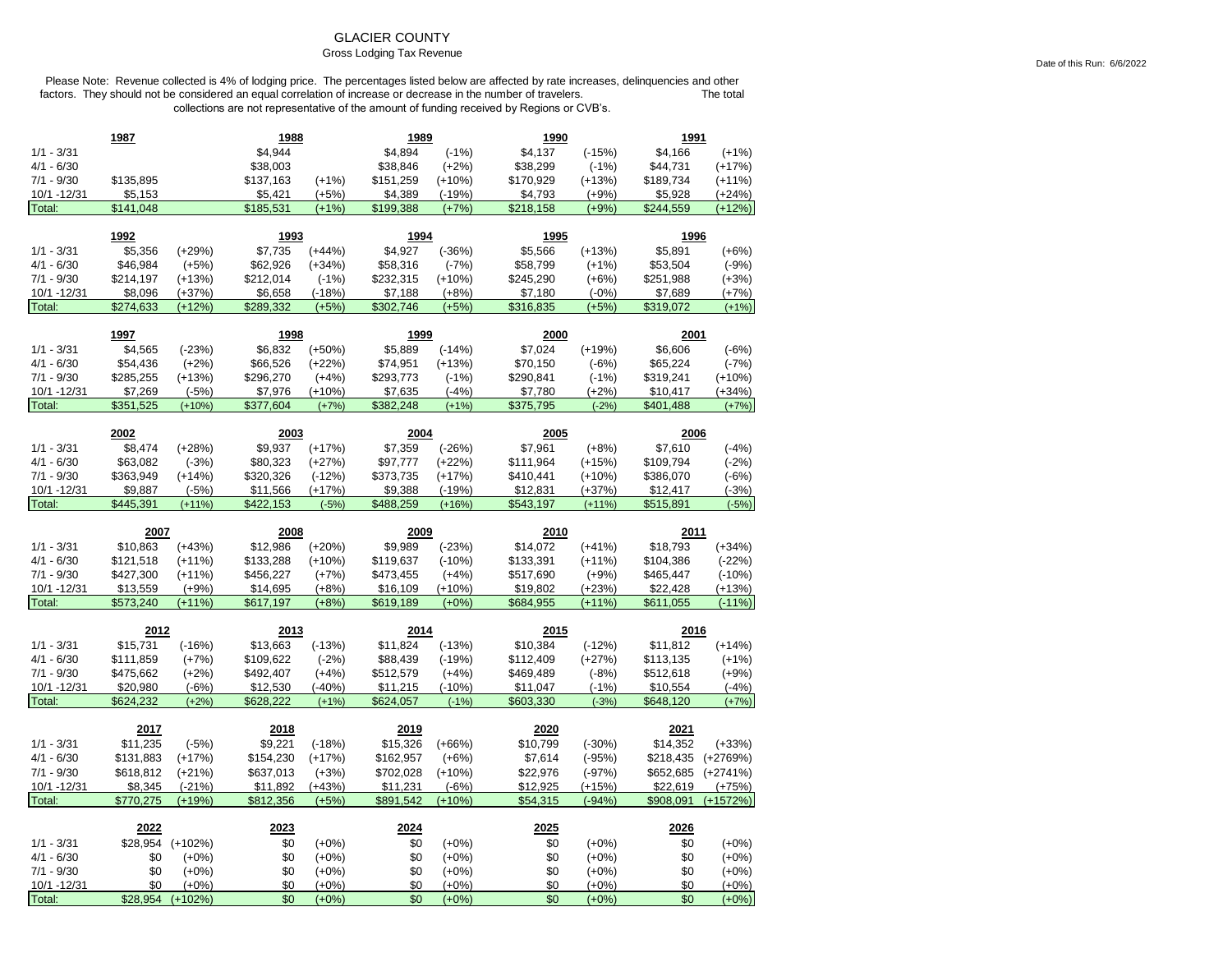### LAKE COUNTY

#### Gross Lodging Tax Revenue

Please Note: Revenue collected is 4% of lodging price. The percentages listed below are affected by rate increases, delinquencies and other<br>factors. They should not be considered an equal correlation of increase or decreas factors. They should not be considered an equal correlation of increase or decrease in the number of travelers. collections are not representative of the amount of funding received by Regions or CVB's.

|                             | 1987                 |                       | 1988                  |                      | 1989                  |                    | 1990                  |                    | 1991                  |                    |
|-----------------------------|----------------------|-----------------------|-----------------------|----------------------|-----------------------|--------------------|-----------------------|--------------------|-----------------------|--------------------|
| $1/1 - 3/31$                |                      |                       | \$3,509               |                      | \$3,198               | $(-9%)$            | \$3,471               | $(+9%)$            | \$4,000               | $(+15%)$           |
| $4/1 - 6/30$                |                      |                       | \$10,807              |                      | \$11,709              | $(+8%)$            | \$13,088              | $(+12%)$           | \$15,057              | $(+15%)$           |
| $7/1 - 9/30$                | \$20,681             |                       | \$21,127              | $(+2%)$              | \$30,704              | $(+45%)$           | \$33,989              | $(+11%)$           | \$39,806              | $(+17%)$           |
| 10/1 -12/31                 | \$3,773              |                       | \$4,061               | $(+8%)$              | \$4,519               | (+11%)             | \$5,733               | (+27%)             | \$6,146               | $(+7%)$            |
| Total:                      | \$24,454             |                       | \$39,504              | $(+3%)$              | \$50,130              | $(+27%)$           | \$56,281              | $(+12%)$           | \$65,009              | $(+16%)$           |
|                             |                      |                       |                       |                      |                       |                    |                       |                    |                       |                    |
|                             | 1992                 |                       | 1993                  |                      | 1994                  |                    | 1995                  |                    | 1996                  |                    |
| $1/1 - 3/31$                | \$4,882              | $(+22%)$              | \$12,291              | $(+152%)$            | \$12,945              | $(+5%)$            | \$14,449              | $(+12%)$           | \$13,210              | $(-9%)$            |
| $4/1 - 6/30$                | \$22,086             | $(+47%)$              | \$31,495              | $(+43%)$             | \$29,533              | $(-6%)$            | \$30,332              | $(+3%)$            | \$29,662              | $(-2%)$            |
| $7/1 - 9/30$<br>10/1 -12/31 | \$54,705             | $(+37%)$              | \$60,048              | $(+10%)$             | \$61,400              | $(+2%)$            | \$65,293              | $(+6%)$            | \$61,156              | $(-6%)$            |
| Total:                      | \$13,131<br>\$94,804 | $(+114%)$<br>$(+46%)$ | \$17,239<br>\$121,073 | $(+31%)$<br>$(+28%)$ | \$16,198<br>\$120,076 | $(-6%)$<br>$(-1%)$ | \$17,475<br>\$127,549 | $(+8%)$<br>$(+6%)$ | \$15,842<br>\$119,870 | $(-9%)$<br>$(-6%)$ |
|                             |                      |                       |                       |                      |                       |                    |                       |                    |                       |                    |
|                             | 1997                 |                       | 1998                  |                      | 1999                  |                    | 2000                  |                    | 2001                  |                    |
| $1/1 - 3/31$                | \$10,621             | $(-20%)$              | \$4,834               | $(-54%)$             | \$8,956               | $(+85%)$           | \$5,927               | $(-34%)$           | \$5,641               | $(-5%)$            |
| $4/1 - 6/30$                | \$24,674             | $(-17%)$              | \$16,839              | $(-32%)$             | \$19,142              | $(+14%)$           | \$20,587              | $(+8%)$            | \$18,261              | $(-11%)$           |
| $7/1 - 9/30$                | \$46,148             | $(-25%)$              | \$47,498              | $(+3%)$              | \$45,803              | $(-4%)$            | \$53,285              | $(+16%)$           | \$55,652              | $(+4%)$            |
| 10/1 -12/31                 | \$6,449              | $(-59%)$              | \$7,608               | $(+18%)$             | \$8,463               | $(+11%)$           | \$8,140               | $(-4%)$            | \$9,353               | $(+15%)$           |
| Total:                      | \$87,892             | $(-27%)$              | \$76,779              | $(-13%)$             | \$82,363              | $(+7%)$            | \$87,939              | $(+7%)$            | \$88,906              | $(+1%)$            |
|                             |                      |                       |                       |                      |                       |                    |                       |                    |                       |                    |
|                             | 2002                 |                       | 2003                  |                      | 2004                  |                    | 2005                  |                    | 2006                  |                    |
| $1/1 - 3/31$                | \$5,938              | $(+5%)$               | \$7,401               | $(+25%)$             | \$7,448               | $(+1%)$            | \$8,112               | $(+9%)$            | \$7,735               | $(-5%)$            |
| $4/1 - 6/30$                | \$22,756             | $(+25%)$              | \$23,546              | $(+3%)$              | \$26,635              | $(+13%)$           | \$28,073              | $(+5%)$            | \$27,150              | $(-3%)$            |
| $7/1 - 9/30$                | \$61,783             | $(+11%)$              | \$63,298              | $(+2%)$              | \$71,370              | $(+13%)$           | \$76,512              | $(+7%)$            | \$83,210              | $(+9%)$            |
| 10/1 - 12/31                | \$8,664<br>\$99.141  | $(-7%)$               | \$8,899               | $(+3%)$              | \$10,683              | $(+20%)$           | \$10,179              | $(-5%)$            | \$12,036              | $(+18%)$           |
| Total:                      |                      | $(+12%)$              | \$103,143             | $(+4%)$              | \$116,136             | $(+13%)$           | \$122,877             | $(+6%)$            | \$130,132             | $(+6%)$            |
|                             |                      |                       |                       |                      |                       |                    |                       |                    |                       |                    |
|                             | 2007                 |                       | 2008                  |                      | 2009                  |                    | 2010                  |                    | 2011                  |                    |
| $1/1 - 3/31$                | \$9,159              | $(+18%)$              | \$7,434               | $(-19%)$             | \$8,362               | $(+12%)$           | \$7,256               | $(-13%)$           | \$6,898               | $(-5%)$            |
| $4/1 - 6/30$                | \$31,169             | $(+15%)$              | \$29,163              | $(-6%)$              | \$21,749              | $(-25%)$           | \$23,893              | $(+10%)$           | \$24,798              | $(+4%)$            |
| $7/1 - 9/30$                | \$81,908             | $(-2%)$               | \$81,414              | $(-1%)$              | \$73,083              | $(-10%)$           | \$80,668              | $(+10%)$           | \$87,357              | $(+8%)$            |
| 10/1 -12/31                 | \$11,238             | $(-7%)$               | \$7,175               | $(-36%)$             | \$7,338               | $(+2%)$            | \$8,248               | $(+12%)$           | \$7,266               | $(-12%)$           |
| Total:                      | \$133,473            | $(+3%)$               | \$125,186             | $(-6%)$              | \$110,532             | $(-12%)$           | \$120,065             | $(+9%)$            | \$126,319             | $(+5%)$            |
|                             |                      |                       |                       |                      |                       |                    |                       |                    |                       |                    |
|                             | 2012                 |                       | 2013                  |                      | 2014                  |                    | 2015                  |                    | 2016                  |                    |
| $1/1 - 3/31$                | \$7,757              | $(+12%)$              | \$9,483               | $(+22%)$             | \$9,556               | $(+1%)$            | \$12,082              | $(+26%)$           | \$18,515              | $(+53%)$           |
| $4/1 - 6/30$                | \$24,658             | $(-1%)$               | \$31,099              | $(+26%)$             | \$35,582              | $(+14%)$           | \$46,606              | $(+31%)$           | \$58,513              | $(+26%)$           |
| $7/1 - 9/30$                | \$101,971            | $(+17%)$              | \$116,842             | $(+15%)$             | \$123,623             | $(+6%)$            | \$141,786             | $(+15%)$           | \$164,612             | $(+16%)$           |
| 10/1 - 12/31                | \$10,994             | $(+51%)$              | \$10,661              | $(-3%)$              | \$13,465              | $(+26%)$           | \$20,230              | $(+50%)$           | \$21,075              | $(+4%)$            |
| Total:                      | \$145,380            | $(+15%)$              | \$168,085             | $(+16%)$             | \$182,226             | $(+8%)$            | \$220,704             | $(+21%)$           | \$262,716             | $(+19%)$           |
|                             | 2017                 |                       | 2018                  |                      | 2019                  |                    | 2020                  |                    | 2021                  |                    |
| $1/1 - 3/31$                | \$19,987             | $(+8%)$               | \$23,066              | $(+15%)$             | \$32,836              | $(+42%)$           | \$33,527              | $(+2%)$            |                       | \$80,170 (+139%)   |
| $4/1 - 6/30$                | \$62,166             | $(+6%)$               | \$76,121              | $(+22%)$             | \$91,275              | $(+20%)$           | \$79,993              | $(-12%)$           | \$171,615 (+115%)     |                    |
| $7/1 - 9/30$                | \$176,326            | $(+7%)$               | \$199,804             | $(+13%)$             | \$187,170             | $(-6%)$            | \$242,903             | $(+30%)$           | \$312,681             | $(+29%)$           |
| 10/1 - 12/31                | \$26,444             | $(+25%)$              | \$31,455              | $(+19%)$             | \$28,701              | $(-9%)$            | \$48,094              | $(+68%)$           |                       | $(+63%)$           |
| Total:                      | \$284,923            | $(+8%)$               | \$330,446             | $(+16%)$             | \$339,983             | $(+3%)$            | \$404,517             | $(+19%)$           | \$78,197<br>\$642,663 | $(+59%)$           |
|                             |                      |                       |                       |                      |                       |                    |                       |                    |                       |                    |
|                             | 2022                 |                       | 2023                  |                      | 2024                  |                    | 2025                  |                    | 2026                  |                    |
| $1/1 - 3/31$                | \$90,897             | $(+13%)$              | \$0                   | $(+0\%)$             | \$0                   | $(+0%)$            | \$0                   | $(+0%)$            | \$0                   | $(+0%)$            |
| $4/1 - 6/30$                | \$0                  | $(+0\%)$              | \$0                   | $(+0\%)$             | \$0                   | $(+0%)$            | \$0                   | $(+0%)$            | \$0                   | $(+0%)$            |
| $7/1 - 9/30$<br>10/1 -12/31 | \$0<br>\$0           | $(+0%)$<br>$(+0%)$    | \$0<br>\$0            | $(+0%)$<br>$(+0%)$   | \$0<br>\$0            | $(+0%)$<br>$(+0%)$ | \$0<br>\$0            | $(+0%)$<br>$(+0%)$ | \$0<br>\$0            | $(+0%)$<br>$(+0%)$ |

Date of this Run: 6/6/2022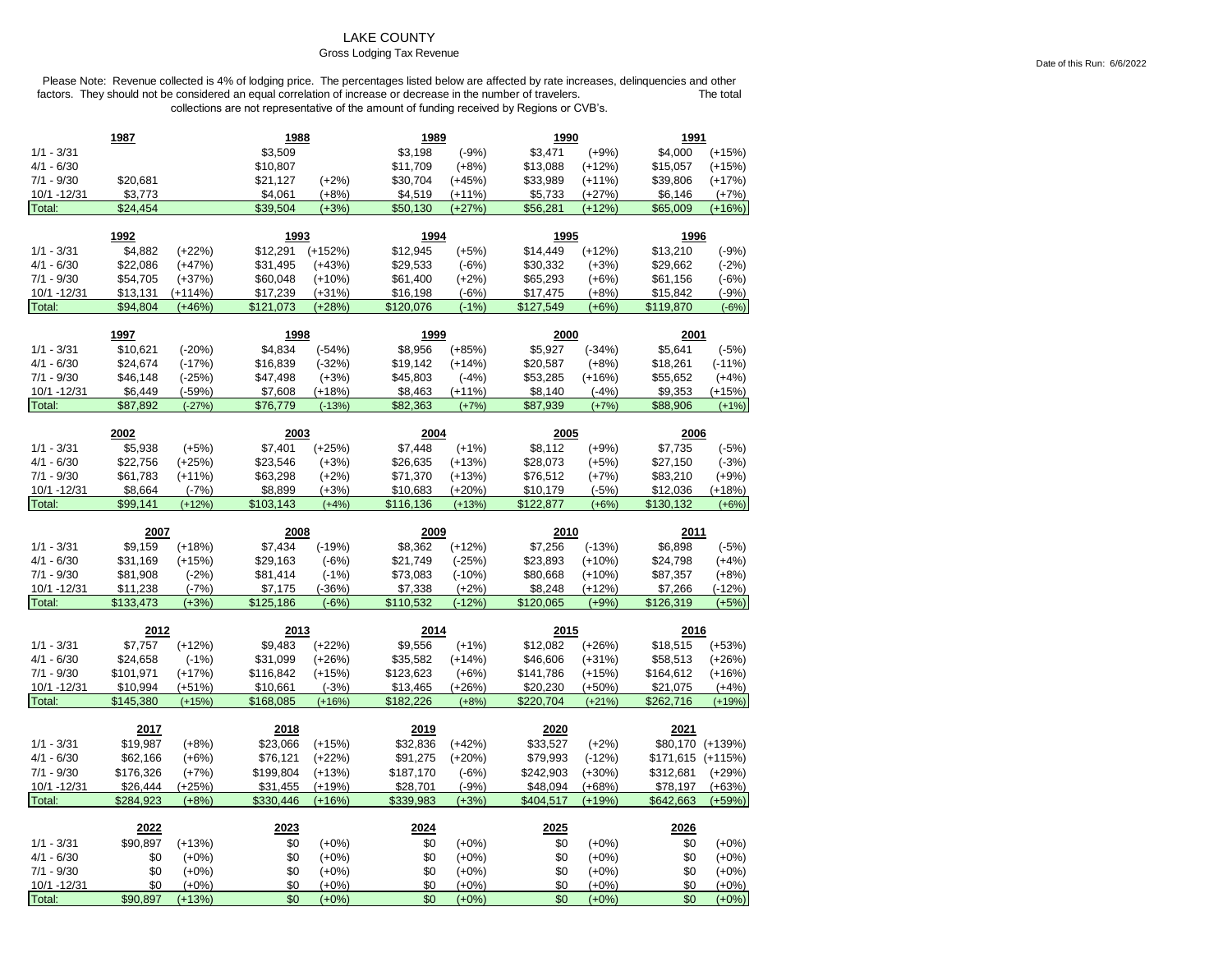# LINCOLN COUNTY

### Gross Lodging Tax Revenue

|                              | 1987            |                    | 1988       |                    | 1989         |                    | 1990                 |                     | 1991       |                     |
|------------------------------|-----------------|--------------------|------------|--------------------|--------------|--------------------|----------------------|---------------------|------------|---------------------|
| $1/1 - 3/31$                 |                 |                    | \$6,432    |                    | \$6,901      | $(+7%)$            | \$8,026              | $(+16%)$            | \$7,259    | $(-10%)$            |
| $4/1 - 6/30$                 |                 |                    | \$14,139   |                    | \$17,021     | $(+20%)$           | \$13,950             | $(-18%)$            | \$16,025   | $(+15%)$            |
| $7/1 - 9/30$                 | \$21,632        |                    | \$23,070   | $(+7%)$            | \$25,585     | $(+11%)$           | \$23,377             | $(-9%)$             | \$28,268   | $(+21%)$            |
| 10/1 -12/31                  | \$8,920         |                    | \$10,181   | $(+14%)$           | \$10,856     | $(+7%)$            | \$10,815             | $(-0%)$             | \$11,417   | $(+6%)$             |
| Total:                       | \$30,552        |                    | \$53,821   | $(+9%)$            | \$60,364     | $(+12%)$           | \$56,168             | $(-7%)$             | \$62,969   | $(+12%)$            |
|                              |                 |                    |            |                    |              |                    |                      |                     |            |                     |
|                              | 1992            |                    | 1993       |                    | 1994         |                    | 1995                 |                     | 1996       |                     |
| $1/1 - 3/31$                 | \$8,740         | $(+20%)$           | \$7,805    | $(-11%)$           | \$8,674      | $(+11%)$           | \$9,213              | $(+6%)$             | \$9,161    | $(-1%)$             |
| $4/1 - 6/30$                 | \$17,989        | $(+12%)$           | \$16,733   | $(-7%)$            | \$18,018     | $(+8%)$            | \$17,893             | $(-1%)$             | \$19,492   | $(+9%)$             |
| $7/1 - 9/30$                 | \$31,729        | $(+12%)$           | \$38,858   | $(+22%)$           | \$34,626     | $(-11%)$           | \$34,536             | $(-0%)$             | \$33,241   | $(-4%)$             |
| 10/1 -12/31                  | \$11,103        | $(-3%)$            | \$12,584   | $(+13%)$           | \$16,643     | $(+32%)$           | \$14,653             | $(-12%)$            | \$11,832   | $(-19%)$            |
| Total:                       | \$69,561        | $(+10%)$           | \$75,980   | $(+9%)$            | \$77,961     | $(+3%)$            | \$76,295             | $(-2%)$             | \$73,726   | $(-3%)$             |
|                              | 1997            |                    | 1998       |                    | 1999         |                    | 2000                 |                     | 2001       |                     |
| $1/1 - 3/31$                 | \$7,880         | $(-14%)$           | \$9,978    | $(+27%)$           | \$9,942      | $(-0%)$            | \$9,728              | $(-2%)$             | \$9,279    | $(-5%)$             |
| $4/1 - 6/30$                 | \$17,931        | $(-8%)$            | \$21,846   | $(+22%)$           | \$21,146     | $(-3%)$            | \$20,132             | $(-5%)$             | \$19,841   | $(-1%)$             |
| $7/1 - 9/30$                 | \$37,105        | $(+12%)$           | \$36,666   | $(-1%)$            | \$32,524     | $(-11%)$           | \$37,556             | $(+15%)$            | \$36,975   | $(-2%)$             |
| 10/1 -12/31                  | \$10,892        | $(-8%)$            | \$12,430   | (+14%)             | \$13,814     | (+11%)             | \$12,306             | $(-11%)$            | \$13,742   | $(+12%)$            |
| Total:                       | \$73,808        | $(+0%)$            | \$80,920   | $(+10%)$           | \$77,426     | $(-4%)$            | \$79,722             | $(+3%)$             | \$79,837   | $(+0%)$             |
|                              |                 |                    |            |                    |              |                    |                      |                     |            |                     |
|                              | 2002            |                    | 2003       |                    | 2004         |                    | 2005                 |                     | 2006       |                     |
| $1/1 - 3/31$                 | \$8,962         | $(-3%)$            | \$9,429    | $(+5%)$            | \$9,799      | $(+4%)$            | \$10,024             | $(+2%)$             | \$11,550   | $(+15%)$            |
| $4/1 - 6/30$                 | \$20,229        | $(+2%)$            | \$21,877   | $(+8%)$            | \$22,306     | $(+2%)$            | \$25,385             | $(+14%)$            | \$28,339   | $(+12%)$            |
| $7/1 - 9/30$                 | \$35,903        | $(-3%)$            | \$36,992   | $(+3%)$            | \$38,216     | $(+3%)$            | \$46,576             | $(+22%)$            | \$54,365   | $(+17%)$            |
| 10/1 - 12/31                 | \$15,050        | $(+10%)$           | \$11,298   | $(-25%)$           | \$14,017     | $(+24%)$           | \$15,676             | (+12%)              | \$17,939   | $(+14%)$            |
| Total:                       | \$80,144        | $(+0%)$            | \$79,596   | $(-1%)$            | \$84,338     | $(+6%)$            | \$97,661             | $(+16%)$            | \$112,193  | $(+15%)$            |
|                              |                 |                    |            |                    |              |                    |                      |                     |            |                     |
|                              |                 |                    |            |                    |              |                    |                      |                     |            |                     |
|                              | 2007            |                    | 2008       |                    | 2009         |                    | 2010                 |                     | 2011       |                     |
| $1/1 - 3/31$                 | \$13,120        | $(+14%)$           | \$11,627   | $(-11%)$           | \$10,729     | $(-8%)$            | \$12,223             | $(+14%)$            | \$9,682    | $(-21%)$            |
| $4/1 - 6/30$                 | \$33,814        | $(+19%)$           | \$34,805   | $(+3%)$            | \$29,343     | $(-16%)$           | \$27,528             | $(-6%)$             | \$25,232   | $(-8%)$             |
| $7/1 - 9/30$                 | \$53,925        | $(-1%)$            | \$56,574   | $(+5%)$            | \$52,314     | $(-8%)$            | \$51,615             | $(-1%)$             | \$51,115   | $(-1%)$             |
| 10/1 -12/31                  | \$17,601        | $(-2%)$            | \$17,074   | $(-3%)$            | \$16,382     | $(-4%)$            | \$13,100             | $(-20%)$            | \$17,390   | $(+33%)$            |
| Total:                       | \$118,459       | $(+6%)$            | \$120,081  | $(+1%)$            | \$108,768    | $(-9%)$            | \$104,466            | $(-4%)$             | \$103,418  | $(-1%)$             |
|                              | 2012            |                    | 2013       |                    | 2014         |                    | 2015                 |                     | 2016       |                     |
| $1/1 - 3/31$                 | \$12,992        | $(+34%)$           | \$13,572   | $(+4%)$            | \$13,735     | $(+1%)$            | \$13,449             | $(-2%)$             | \$16,723   | $(+24%)$            |
| $4/1 - 6/30$                 | \$28,738        | $(+14%)$           | \$35,574   | $(+24%)$           | \$40,030     | $(+13%)$           | \$31,017             | $(-23%)$            | \$33,380   | $(+8%)$             |
| $7/1 - 9/30$                 | \$57,079        | $(+12%)$           | \$68,403   | $(+20%)$           | \$70,182     | $(+3%)$            |                      | $(-5%)$             | \$68,329   | $(+2%)$             |
| 10/1 - 12/31                 | \$17,814        | $(+2%)$            | \$19,744   | $(+11%)$           | \$18,878     | $(-4%)$            | \$66,702<br>\$17,214 | $(-9%)$             | \$17,455   | $(+1%)$             |
| Total:                       | \$116,623       | $(+13%)$           | \$137,294  | $(+18%)$           | \$142,825    | $(+4%)$            | \$128,382            | $(-10%)$            | \$135,886  | $(+6%)$             |
|                              |                 |                    |            |                    |              |                    |                      |                     |            |                     |
|                              | 2017            |                    | 2018       |                    | <u> 2019</u> |                    | 2020                 |                     | 2021       |                     |
| $1/1 - 3/31$                 | \$14,856        | $(-11%)$           | \$15,482   | $(+4%)$            | \$23,645     | $(+53%)$           | \$21,384             | $(-10%)$            | \$37,782   | $(+77%)$            |
| $4/1 - 6/30$                 | \$38,925        | $(+17%)$           | \$43,435   | $(+12%)$           | \$61,052     | $(+41%)$           | \$35,067             | $(-43%)$            | \$84,502   | $(+141%)$           |
| $7/1 - 9/30$                 | \$83,598        | $(+22%)$           | \$94,730   | $(+13%)$           | \$91,651     | $(-3%)$            | \$93,482             | $(+2%)$             | \$138,206  | $(+48%)$            |
| 10/1 - 12/31                 | \$21,112        | $(+21%)$           | \$29,386   | $(+39%)$           | \$26,585     | $(-10%)$           | \$29,608             | $(+11%)$            | \$49,941   | $(+69%)$            |
| Total:                       | \$158.491       | $(+17%)$           | \$183.034  | $(+15%)$           | \$202.932    | $(+11%)$           | \$179,541            | $(-12%)$            | \$310,431  | $(+73%)$            |
|                              | 2022            |                    | 2023       |                    | 2024         |                    | 2025                 |                     | 2026       |                     |
|                              |                 |                    |            |                    |              |                    |                      |                     |            |                     |
| $1/1 - 3/31$<br>$4/1 - 6/30$ | \$44,075<br>\$0 | $(+17%)$           | \$0<br>\$0 | $(+0%)$            | \$0<br>\$0   | $(+0%)$            | \$0                  | $(+0\%)$            | \$0        | $(+0%)$             |
| $7/1 - 9/30$                 | \$0             | $(+0\%)$           | \$0        | $(+0\%)$           | \$0          | $(+0%)$            | \$0<br>\$0           | $(+0\%)$            | \$0<br>\$0 | $(+0\%)$            |
| 10/1 - 12/31                 | \$0             | $(+0%)$<br>$(+0%)$ | \$0        | $(+0%)$<br>$(+0%)$ | \$0          | $(+0%)$<br>$(+0%)$ | \$0                  | $(+0\%)$<br>$(+0%)$ | \$0        | $(+0\%)$<br>$(+0%)$ |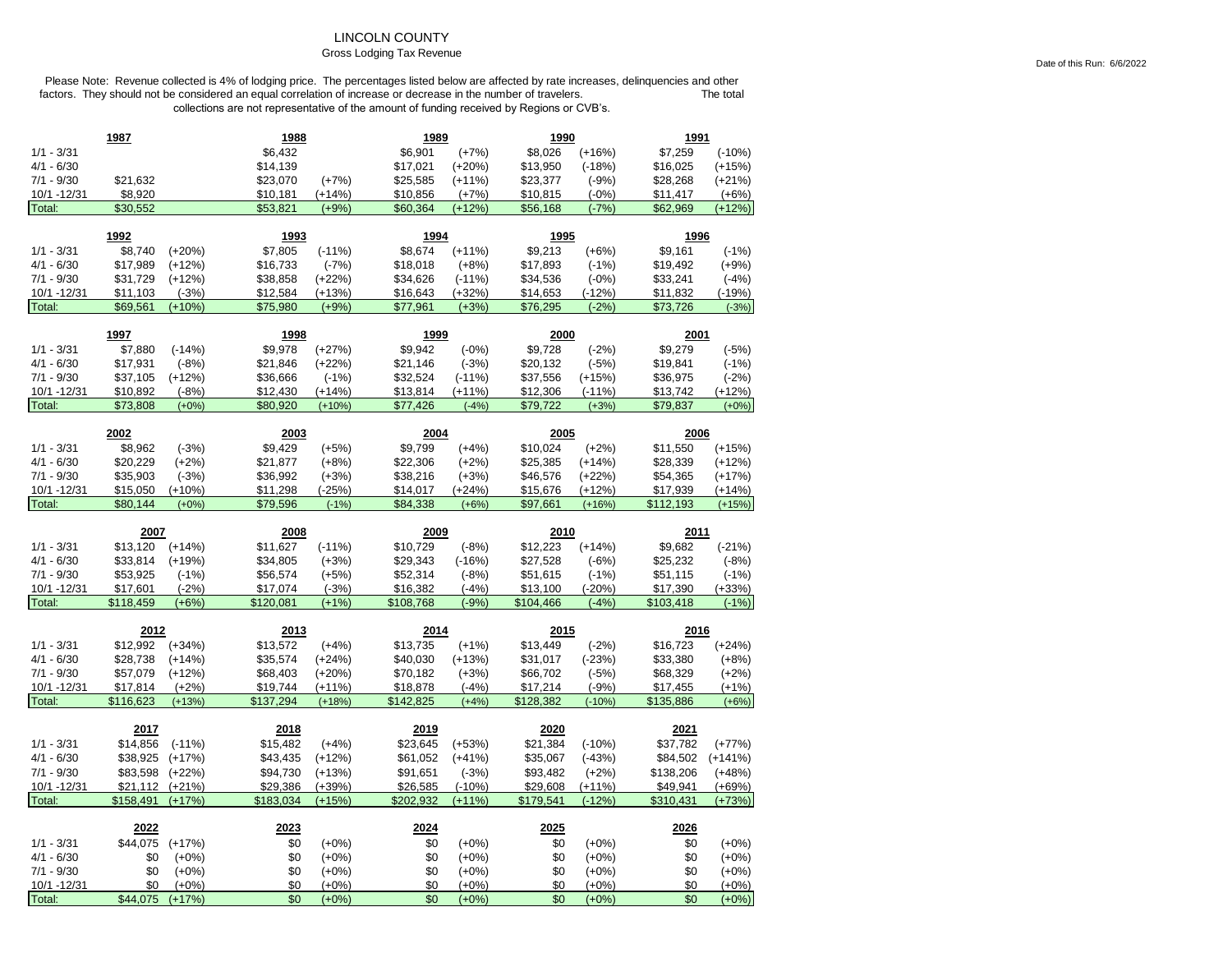# MINERAL COUNTY

Gross Lodging Tax Revenue

|                       | 1987            |                     | 1988       |                    | 1989       |                    | 1990       |                  | 1991       |                    |
|-----------------------|-----------------|---------------------|------------|--------------------|------------|--------------------|------------|------------------|------------|--------------------|
| $1/1 - 3/31$          |                 |                     | \$2,667    |                    | \$2,590    | $(-3%)$            | \$3,145    | $(+21%)$         | \$3,715    | $(+18%)$           |
| $4/1 - 6/30$          |                 |                     | \$7,116    |                    | \$7,040    | $(-1%)$            | \$8,804    | $(+25%)$         | \$10,974   | $(+25%)$           |
| $7/1 - 9/30$          | \$10,978        |                     | \$12,021   | $(+10%)$           | \$12,977   | $(+8%)$            | \$14,034   | $(+8%)$          | \$17,399   | $(+24%)$           |
| 10/1 - 12/31          | \$4,548         |                     | \$5,060    | $(+11%)$           | \$5,783    | $(+14%)$           | \$6,402    | $(+11%)$         | \$7,048    | $(+10%)$           |
| Total:                | \$15,526        |                     | \$26,864   | $(+10%)$           | \$28,390   | $(+6%)$            | \$32,385   | $(+14%)$         | \$39,136   | $(+21%)$           |
|                       |                 |                     |            |                    |            |                    |            |                  |            |                    |
|                       | 1992            |                     | 1993       |                    | 1994       |                    | 1995       |                  | 1996       |                    |
| $1/1 - 3/31$          | \$4,718         | $(+27%)$            | \$4,458    | $(-6%)$            | \$5,328    | $(+20%)$           | \$5,881    | $(+10%)$         | \$6,209    | $(+6%)$            |
| $4/1 - 6/30$          | \$11,712        | $(+7%)$             | \$11,513   | $(-2%)$            | \$13,737   | $(+19%)$           | \$14,240   | $(+4%)$          | \$15,066   | $(+6%)$            |
| $7/1 - 9/30$          | \$19,224        | $(+10%)$            | \$20,883   | $(+9%)$            | \$23,500   | $(+13%)$           | \$23,189   | $(-1%)$          | \$23,250   | $(+0%)$            |
| 10/1 - 12/31          | \$7,420         | $(+5%)$             | \$8,617    | $(+16%)$           | \$9,658    | $(+12%)$           | \$9,580    | $(-1%)$          | \$10,072   | $(+5%)$            |
| Total:                | \$43,074        | $(+10%)$            | \$45,472   | $(+6%)$            | \$52,223   | $(+15%)$           | \$52,890   | $(+1%)$          | \$54,598   | $(+3%)$            |
|                       | 1997            |                     | 1998       |                    | 1999       |                    | 2000       |                  | 2001       |                    |
| $1/1 - 3/31$          | \$6,362         | $(+2%)$             | \$6,163    | $(-3%)$            | \$6,137    | $(-0%)$            | \$6,233    | $(+2%)$          | \$6,904    | $(+11%)$           |
| $4/1 - 6/30$          | \$11,524        | $(-24%)$            | \$13,131   | $(+14%)$           | \$13,847   | $(+5%)$            | \$14,056   | $(+2%)$          | \$17,055   | $(+21%)$           |
| $7/1 - 9/30$          | \$22,969        | $(-1%)$             | \$24,078   | $(+5%)$            | \$25,411   | $(+6%)$            | \$25,102   | $(-1%)$          | \$24,974   | $(-1%)$            |
| 10/1 - 12/31          | \$8,444         | $(-16%)$            | \$8,806    | $(+4%)$            | \$8,954    | $(+2%)$            | \$8,755    | $(-2%)$          | \$8,886    | $(+1%)$            |
| Total:                | \$49,299        | $(-10%)$            | \$52,178   | $(+6%)$            | \$54,349   | $(+4%)$            | \$54,147   | $(-0%)$          | \$57,818   | $(+7%)$            |
|                       |                 |                     |            |                    |            |                    |            |                  |            |                    |
|                       | 2002            |                     | 2003       |                    | 2004       |                    | 2005       |                  | 2006       |                    |
| $1/1 - 3/31$          | \$6,490         | $(-6%)$             | \$6,614    | $(+2%)$            | \$7,129    | $(+8%)$            | \$5,934    | $(-17%)$         | \$6,133    | $(+3%)$            |
| $4/1 - 6/30$          | \$14,506        | $(-15%)$            | \$15,805   | $(+9%)$            | \$16,513   | $(+4%)$            | \$14,861   | $(-10%)$         | \$15,691   | $(+6%)$            |
| $7/1 - 9/30$          | \$28,661        | $(+15%)$            | \$30,699   | $(+7%)$            | \$26,892   | $(-12%)$           | \$27,649   | $(+3%)$          | \$29,839   | $(+8%)$            |
| 10/1 - 12/31          | \$10,948        | $(+23%)$            | \$10,059   | $(-8%)$            | \$9,181    | $(-9%)$            | \$10,239   | $(+12%)$         | \$11,470   | $(+12%)$           |
| Total:                | \$60,604        | $(+5%)$             | \$63,177   | $(+4%)$            | \$59,715   | $(-5%)$            | \$58,682   | $(-2%)$          | \$63,133   | $(+8%)$            |
|                       |                 |                     |            |                    |            |                    |            |                  |            |                    |
|                       |                 |                     |            |                    |            |                    |            |                  |            |                    |
|                       | 2007            |                     | 2008       |                    | 2009       |                    | 2010       |                  | 2011       |                    |
| $1/1 - 3/31$          | \$6,708         | $(+9%)$             | \$7,019    | $(+5%)$            | \$6,829    | $(-3%)$            | \$6,081    | $(-11%)$         | \$7,193    | $(+18%)$           |
| $4/1 - 6/30$          | \$20,469        | $(+30%)$            | \$17,606   | $(-14%)$           | \$17,182   | $(-2%)$            | \$19,254   | $(+12%)$         | \$17,106   | $(-11%)$           |
| $7/1 - 9/30$          | \$35,013        | $(+17%)$            | \$33,583   | $(-4%)$            | \$33,661   | $(+0%)$            | \$36,440   | $(+8%)$          | \$33,693   | $(-8%)$            |
| 10/1 - 12/31          | \$10,406        | $(-9%)$             | \$10,241   | $(-2%)$            | \$8,240    | $(-20%)$           | \$10,169   | (+23%)           | \$10,143   | $(-0%)$            |
| Total:                | \$72,596        | $(+15%)$            | \$68,448   | $(-6%)$            | \$65,912   | $(-4%)$            | \$71,944   | $(+9%)$          | \$68,135   | $(-5%)$            |
|                       | 2012            |                     | 2013       |                    | 2014       |                    | 2015       |                  | 2016       |                    |
| $1/1 - 3/31$          | \$6,174         | $(-14%)$            | \$6,762    | $(+10%)$           | \$6,678    | $(-1%)$            | \$7,869    | $(+18%)$         | \$7,197    | $(-9%)$            |
| $4/1 - 6/30$          | \$16,379        | $(-4%)$             | \$19,056   | $(+16%)$           | \$19,808   | $(+4%)$            | \$21,926   | $(+11%)$         | \$22,989   | $(+5%)$            |
| $7/1 - 9/30$          | \$34,521        | $(+2%)$             | \$35,604   | $(+3%)$            | \$38,385   | $(+8%)$            | \$37,652   | $(-2%)$          | \$39,311   | $(+4%)$            |
| 10/1 - 12/31          | \$9,922         | $(-2%)$             | \$10,192   | $(+3%)$            | \$9,978    | $(-2%)$            | \$11,005   | $(+10%)$         | \$11,659   | $(+6%)$            |
| Total:                | \$66,997        | $(-2%)$             | \$71,614   | $(+7%)$            | \$74,849   | $(+5%)$            | \$78,452   | $(+5%)$          | \$81,157   | $(+3%)$            |
|                       | 2017            |                     | 2018       |                    | 2019       |                    | 2020       |                  | 2021       |                    |
|                       |                 |                     |            |                    |            |                    |            |                  |            |                    |
| $1/1 - 3/31$          | \$8,624         | $(+20%)$            | \$9,631    | $(+12%)$           | \$11,397   | $(+18%)$           | \$10,246   | $(-10%)$         | \$19,648   | $(+92%)$           |
| $4/1 - 6/30$          | \$24,120        | $(+5%)$             | \$28,347   | $(+18%)$           | \$33,460   | $(+18%)$           | \$29,487   | $(-12%)$         | \$56,233   | $(+91%)$           |
| $7/1 - 9/30$          | \$45,243        | $(+15%)$            | \$43,569   | $(-4%)$            | \$54,392   | $(+25%)$           | \$54,289   | $(-0%)$          | \$79,843   | $(+47%)$           |
| 10/1 - 12/31          | \$11,914        | $(+2%)$             | \$13,882   | $(+17%)$           | \$12,929   | $(-7%)$            | \$18,063   | $(+40%)$         | \$25,269   | $(+40%)$           |
| Total:                | \$89,901        | $(+11%)$            | \$95,430   | $(+6%)$            | \$112,178  | $(+18%)$           | \$112,085  | $(-0%)$          | \$180,992  | $(+61%)$           |
|                       | 2022            |                     | 2023       |                    | 2024       |                    | 2025       |                  | 2026       |                    |
| $1/1 - 3/31$          | \$22,768        | $(+16%)$            | \$0        | $(+0%)$            | \$0        | $(+0%)$            | \$0        | $(+0%)$          | \$0        | $(+0%)$            |
| $4/1 - 6/30$          | \$0             | $(+0%)$             | \$0        | $(+0%)$            | \$0        | $(+0%)$            | \$0        | $(+0%)$          | \$0        | $(+0%)$            |
| $7/1 - 9/30$          | \$0             | $(+0%)$             | \$0        | $(+0%)$            | \$0        | $(+0%)$            | \$0        | $(+0%)$          | \$0        | $(+0%)$            |
| 10/1 -12/31<br>Total: | \$0<br>\$22,768 | $(+0%)$<br>$(+16%)$ | \$0<br>\$0 | $(+0%)$<br>$(+0%)$ | \$0<br>\$0 | $(+0%)$<br>$(+0%)$ | \$0<br>\$0 | (+0%)<br>$(+0%)$ | \$0<br>\$0 | $(+0%)$<br>$(+0%)$ |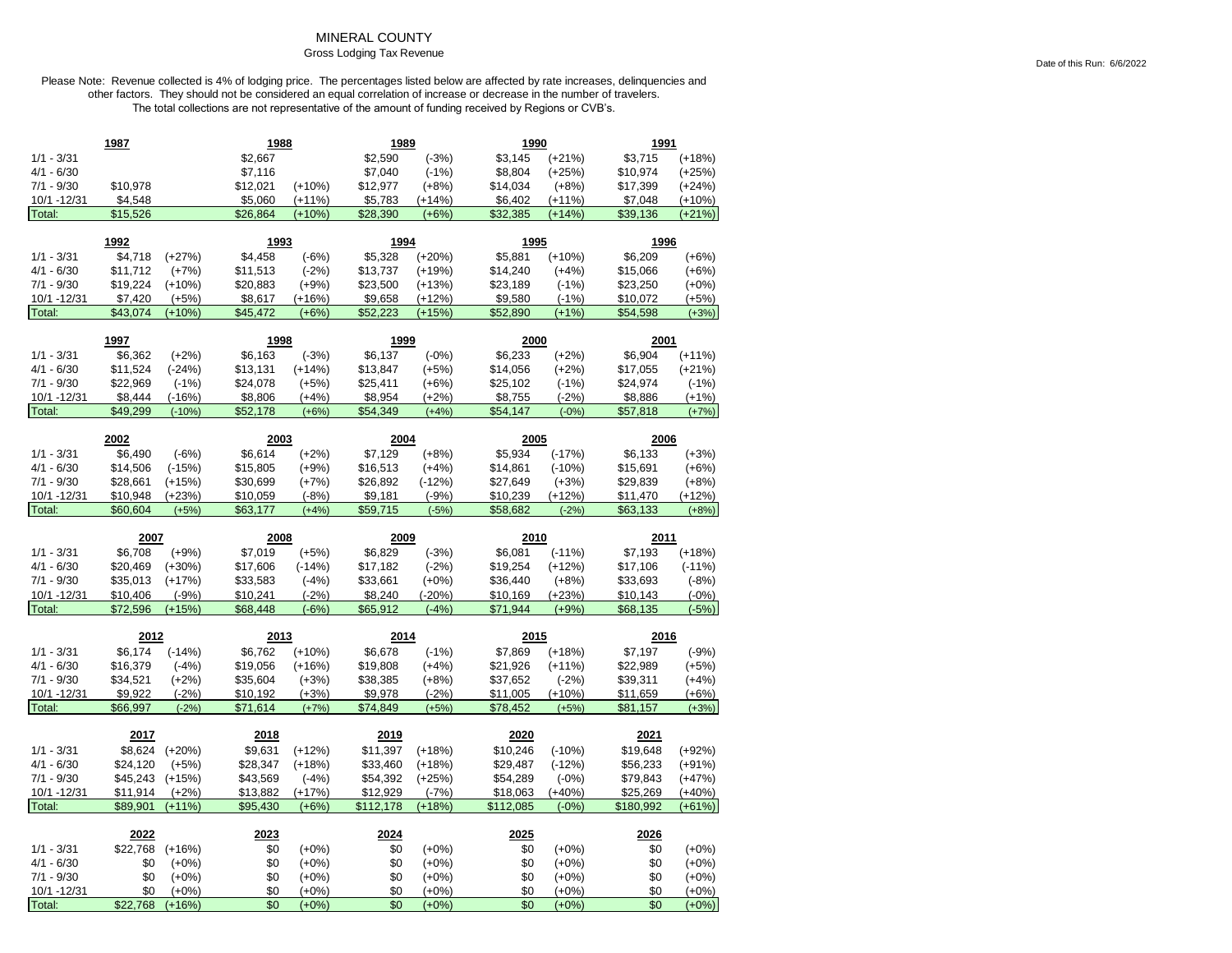# MISSOULA COUNTY

### Gross Lodging Tax Revenue

|                              | 1987                     |                     | 1988                       |                    | 1989                       |                    | 1990                     |                      | 1991                       |                       |
|------------------------------|--------------------------|---------------------|----------------------------|--------------------|----------------------------|--------------------|--------------------------|----------------------|----------------------------|-----------------------|
| $1/1 - 3/31$                 |                          |                     | \$79,755                   |                    | \$83,439                   | $(+5%)$            | \$90,952                 | $(+9%)$              | \$101,107                  | $(+11%)$              |
| $4/1 - 6/30$                 |                          |                     | \$137,014                  |                    | \$152,987                  | $(+12%)$           | \$164,651                | $(+8%)$              | \$188,206                  | $(+14%)$              |
| $7/1 - 9/30$                 | \$167,886                |                     | \$200,088                  | $(+19%)$           | \$222,073                  | $(+11%)$           | \$245,999                | $(+11%)$             | \$275,089                  | $(+12%)$              |
| 10/1 - 12/31                 | \$91,755                 |                     | \$102,370                  | $(+12%)$           | \$110,841                  | $(+8%)$            | \$115,699                | $(+4%)$              | \$132,633                  | $(+15%)$              |
| Total:                       | \$259,641                |                     | \$519,227                  | $(+16%)$           | \$569,340                  | $(+10%)$           | \$617,300                | $(+8%)$              | \$697,034                  | $(+13%)$              |
|                              |                          |                     |                            |                    |                            |                    |                          |                      |                            |                       |
|                              | 1992                     |                     | 1993                       |                    | 1994                       |                    | 1995                     |                      | 1996                       |                       |
| $1/1 - 3/31$                 | \$116,109                | $(+15%)$            | \$127,951                  | $(+10%)$           | \$132,988                  | $(+4%)$            | \$141,341                | $(+6%)$              | \$145,412                  | $(+3%)$               |
| $4/1 - 6/30$                 | \$212,054                | $(+13%)$            | \$235,237                  | $(+11%)$           | \$243,285                  | $(+3%)$            | \$254,887                | $(+5%)$              | \$289,489                  | $(+14%)$              |
| $7/1 - 9/30$                 | \$309,685                | $(+13%)$            | \$359,137                  | $(+16%)$           | \$356,437                  | $(-1%)$            | \$380,320                | $(+7%)$              | \$400,836                  | $(+5%)$               |
| 10/1 - 12/31                 | \$132,073                | $(-0%)$             | \$152,634                  | $(+16%)$           | \$170,266                  | $(+12%)$           | \$173,778                | $(+2%)$              | \$181,523                  | $(+4%)$               |
| Total:                       | \$769,921                | $(+10%)$            | \$874,960                  | $(+14%)$           | \$902,976                  | $(+3%)$            | \$950,326                | $(+5%)$              | \$1,017,260                | $(+7%)$               |
|                              | 1997                     |                     | 1998                       |                    | 1999                       |                    | 2000                     |                      | 2001                       |                       |
| $1/1 - 3/31$                 | \$149,732                | $(+3%)$             | \$162,431                  | $(+8%)$            | \$173,778                  | $(+7%)$            | \$191,249                | $(+10%)$             | \$207,871                  | $(+9%)$               |
| $4/1 - 6/30$                 | \$276,602                | $(-4%)$             | \$318,995                  | $(+15%)$           | \$312,265                  | $(-2%)$            | \$349,291                | $(+12%)$             | \$365,036                  | $(+5%)$               |
| $7/1 - 9/30$                 | \$428,114                | $(+7%)$             | \$452,339                  | $(+6%)$            | \$479,510                  | $(+6%)$            | \$528,139                | $(+10%)$             | \$533,707                  | $(+1%)$               |
| 10/1 - 12/31                 | \$189,099                | $(+4%)$             | \$209,546                  | $(+11%)$           | \$219,067                  | $(+5%)$            | \$242,032                | $(+10%)$             | \$251,766                  | $(+4%)$               |
| Total:                       | \$1,043,547              | $(+3%)$             | \$1,143,311                | $(+10%)$           | \$1,184,620                | $(+4%)$            | \$1,310,711              | $(+11%)$             | \$1,358,380                | $(+4%)$               |
|                              |                          |                     |                            |                    |                            |                    |                          |                      |                            |                       |
|                              | 2002                     |                     | 2003                       |                    | 2004                       |                    | 2005                     |                      | 2006                       |                       |
| $1/1 - 3/31$                 | \$216,358                | $(+4%)$             | \$219,039                  | $(+1%)$            | \$251,568                  | $(+15%)$           | \$245,306                | $(-2%)$              | \$283,020                  | $(+15%)$              |
| $4/1 - 6/30$                 | \$397,427                | $(+9%)$             | \$421,567                  | $(+6%)$            | \$443,211                  | $(+5%)$            | \$470,839                | $(+6%)$              | \$520,484                  | $(+11%)$              |
| $7/1 - 9/30$                 | \$563,031                | (+5%)               | \$632,604                  | $(+12%)$           | \$635,706                  | $(+0%)$            | \$695,218                | $(+9%)$              | \$784,047                  | $(+13%)$              |
| 10/1 - 12/31                 | \$272,607                | $(+8%)$             | \$279,852                  | $(+3%)$            | \$306,090                  | $(+9%)$            | \$325,327                | $(+6%)$              | \$390,871                  | $(+20%)$              |
| Total:                       | \$1,449,424              | $(+7%)$             | \$1,553,062                | $(+7%)$            | \$1,636,574                | $(+5%)$            | \$1,736,690              | $(+6%)$              | \$1,978,422                | $(+14%)$              |
|                              |                          |                     |                            |                    |                            |                    |                          |                      |                            |                       |
|                              | 2007                     |                     | 2008                       |                    | 2009                       |                    | 2010                     |                      | 2011                       |                       |
|                              |                          |                     |                            |                    |                            |                    |                          |                      |                            |                       |
| $1/1 - 3/31$                 | \$329,219                | $(+16%)$            | \$338,520                  | $(+3%)$            | \$314,899                  | $(-7%)$            | \$303,422                | $(-4%)$              | \$316,758                  | $(+4%)$               |
| $4/1 - 6/30$                 | \$574,423                | $(+10%)$            | \$616,468                  | $(+7%)$            | \$551,633                  | $(-11%)$           | \$569,531                | $(+3%)$              | \$580,566                  | $(+2%)$               |
| $7/1 - 9/30$                 | \$873,675                | $(+11%)$            | \$885,625                  | $(+1%)$            | \$835,638                  | $(-6%)$            | \$888,578                | $(+6%)$              | \$988,956                  | $(+11%)$              |
| 10/1 - 12/31<br>Total:       | \$398,385<br>\$2,175,701 | $(+2%)$<br>$(+10%)$ | \$410,187<br>\$2,250,800   | $(+3%)$<br>$(+3%)$ | \$383,614<br>\$2,085,784   | $(-6%)$            | \$395,211                | $(+3%)$<br>$(+3%)$   | \$399,377<br>\$2,285,657   | $(+1%)$<br>$(+6%)$    |
|                              |                          |                     |                            |                    |                            | $(-7%)$            | \$2,156,742              |                      |                            |                       |
|                              | 2012                     |                     | 2013                       |                    | 2014                       |                    | 2015                     |                      | 2016                       |                       |
| $1/1 - 3/31$                 | \$314,635                | $(-1%)$             | \$350,989                  | $(+12%)$           | \$353,127                  | $(+1%)$            | \$398,474                | $(+13%)$             | \$420,132                  | $(+5%)$               |
| $4/1 - 6/30$                 | \$603,388                | $(+4%)$             | \$675,252                  | $(+12%)$           | \$724,024                  | $(+7%)$            | \$810,882                | $(+12%)$             | \$901,312                  | $(+11%)$              |
| $7/1 - 9/30$                 | \$1,085,081              | $(+10%)$            | \$1,150,858                | $(+6%)$            | \$1,211,710                | $(+5%)$            | \$1,360,867              | $(+12%)$             | \$1,402,151                | $(+3%)$               |
| 10/1 - 12/31                 | \$424,267                | $(+6%)$             | \$439,476                  | $(+4%)$            | \$477,351                  | $(+9%)$            | \$496,170                | $(+4%)$              | \$553,815                  | $(+12%)$              |
| Total:                       | \$2,427,371              | $(+6%)$             | \$2,616,574                | $(+8%)$            | \$2,766,212                | $(+6%)$            | \$3,066,392              | $(+11%)$             | \$3,277,410                | $(+7%)$               |
|                              | 2017                     |                     | 2018                       |                    | 2019                       |                    | 2020                     |                      | 2021                       |                       |
| $1/1 - 3/31$                 |                          |                     |                            |                    | \$466,946                  |                    | \$444,637                |                      | \$507,533                  | $(+14%)$              |
|                              | \$425,969                | $(+1%)$             | \$434,819                  | $(+2%)$            |                            | $(+7%)$            |                          | $(-5%)$              |                            |                       |
| $4/1 - 6/30$<br>$7/1 - 9/30$ | \$945,650<br>\$1,545,903 | $(+5%)$<br>$(+10%)$ | \$1,025,207<br>\$1,632,899 | $(+8%)$<br>$(+6%)$ | \$1,105,525<br>\$1,681,527 | $(+8%)$            | \$486,358<br>\$1,425,491 | $(-56%)$<br>$(-15%)$ | \$1,371,993<br>\$2,340,520 | $(+182%)$<br>$(+64%)$ |
| 10/1 - 12/31                 | \$555,003                | $(+0%)$             | \$615,378                  | $(+11%)$           | \$609,203                  | $(+3%)$<br>$(-1%)$ | \$532,456                | $(-13%)$             | \$929,777                  | $(+75%)$              |
| Total:                       | \$3,472,526              | $(+6%)$             | \$3,708,303                | $(+7%)$            | \$3,863,202                | $(+4%)$            | \$2,888,942              | $(-25%)$             | \$5,149,823                | $(+78%)$              |
|                              |                          |                     |                            |                    |                            |                    |                          |                      |                            |                       |
|                              | 2022                     |                     | 2023                       |                    | 2024                       |                    | 2025                     |                      | 2026                       |                       |
| $1/1 - 3/31$                 | \$802,016                | $(+58%)$            | \$0                        | $(+0%)$            | \$0                        | $(+0%)$            | \$0                      | $(+0\%)$             | \$0                        | $(+0%)$               |
| $4/1 - 6/30$                 | \$0                      | $(+0%)$             | \$0                        | $(+0\%)$           | \$0                        | $(+0\%)$           | \$0                      | $(+0\%)$             | \$0                        | $(+0\%)$              |
| $7/1 - 9/30$                 | \$0                      | $(+0%)$             | \$0                        | $(+0%)$            | \$0                        | $(+0%)$            | \$0                      | $(+0%)$              | \$0                        | $(+0\%)$              |
| 10/1 - 12/31<br>Total:       | \$0<br>\$802,016         | $(+0%)$<br>$(+58%)$ | \$0<br>\$0                 | $(+0%)$<br>$(+0%)$ | \$0<br>\$0                 | $(+0%)$<br>$(+0%)$ | \$0<br>\$0               | $(+0%)$<br>$(+0%)$   | \$0<br>\$0                 | $(+0%)$<br>$(+0%)$    |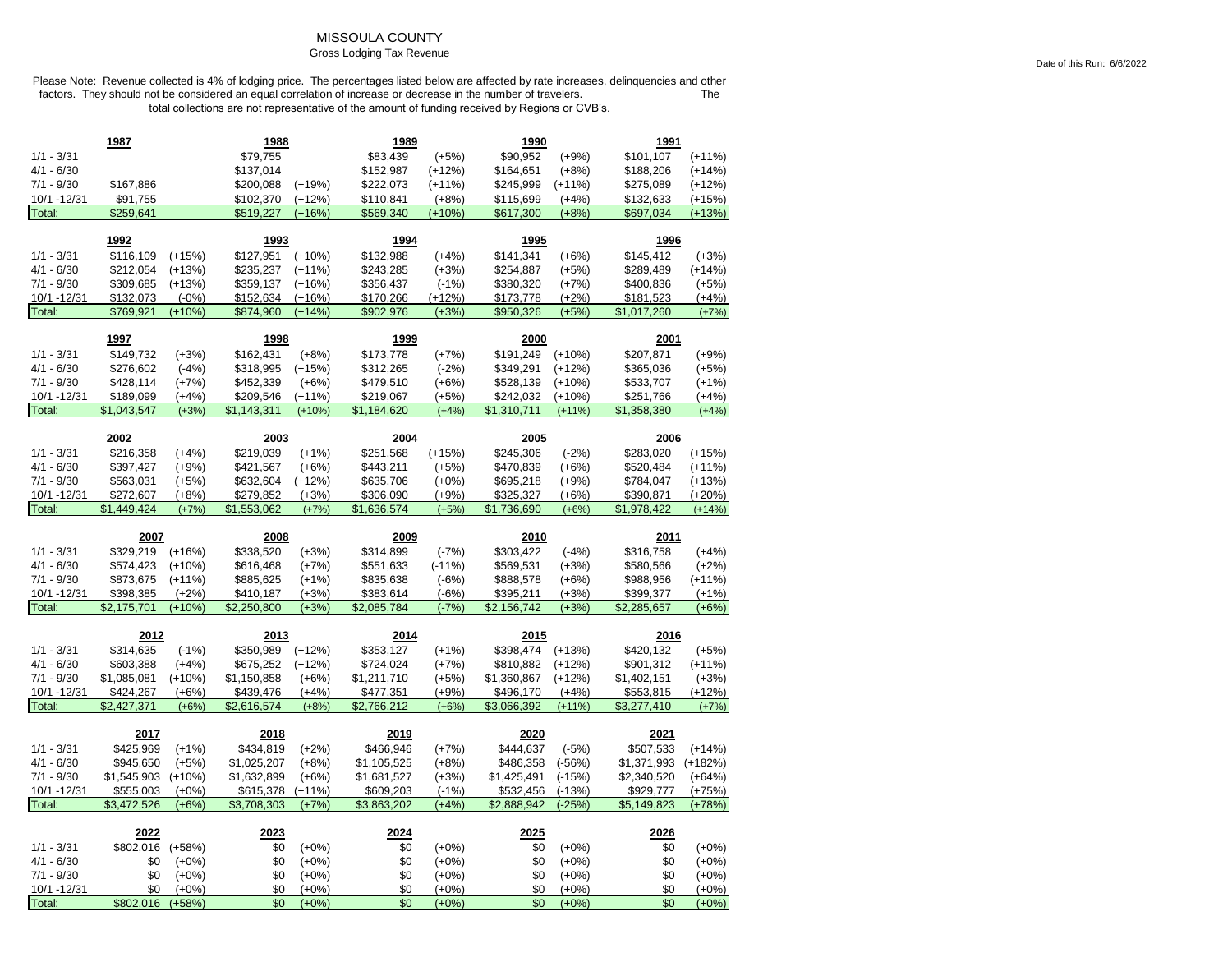### RAVALLI COUNTY

### Gross Lodging Tax Revenue

|                              | 1987                  |                     | 1988                  |                    | 1989                  |                      | 1990                  |                      | 1991                  |                      |
|------------------------------|-----------------------|---------------------|-----------------------|--------------------|-----------------------|----------------------|-----------------------|----------------------|-----------------------|----------------------|
| $1/1 - 3/31$                 |                       |                     | \$3,941               |                    | \$4,258               | $(+8%)$              | \$6,229               | $(+46%)$             | \$6,974               | $(+12%)$             |
| $4/1 - 6/30$                 |                       |                     | \$8,369               |                    | \$9,057               | $(+8%)$              | \$11,633              | $(+28%)$             | \$13,860              | $(+19%)$             |
| $7/1 - 9/30$                 | \$12,671              |                     | \$16,207              | $(+28%)$           | \$19,439              | $(+20%)$             | \$20,502              | $(+5%)$              | \$24,416              | $(+19%)$             |
| 10/1 - 12/31                 | \$5,797               |                     | \$8,233               | $(+42%)$           | \$8,075               | $(-2%)$              | \$8,626               | $(+7%)$              | \$10,038              | $(+16%)$             |
| Total:                       | \$18,468              |                     | \$36,749              | $(+32%)$           | \$40,828              | $(+11%)$             | \$46,990              | $(+15%)$             | \$55,288              | $(+18%)$             |
|                              | 1992                  |                     | 1993                  |                    | 1994                  |                      | <u> 1995</u>          |                      | 1996                  |                      |
| $1/1 - 3/31$                 | \$8,334               | $(+20%)$            | \$8,075               | $(-3%)$            | \$8,659               | $(+7%)$              | \$8,916               | $(+3%)$              | \$11,154              | $(+25%)$             |
| $4/1 - 6/30$                 | \$15,542              | $(+12%)$            | \$18,324              |                    | \$20,426              |                      | \$22,157              | $(+8%)$              | \$22,867              | $(+3%)$              |
| $7/1 - 9/30$                 | \$30,688              | $(+26%)$            | \$33,090              | $(+18%)$           |                       | $(+11%)$             |                       |                      | \$43,389              |                      |
| 10/1 - 12/31                 | \$11,382              | $(+13%)$            | \$12,363              | $(+8%)$<br>$(+9%)$ | \$40,438<br>\$13,717  | $(+22%)$<br>$(+11%)$ | \$46,211<br>\$12,204  | $(+14%)$<br>$(-11%)$ | \$14,900              | $(-6%)$<br>$(+22%)$  |
| Total:                       | \$65,946              | $(+19%)$            | \$71,852              | $(+9%)$            | \$83,240              | $(+16%)$             | \$89,488              | $(+8%)$              | \$92,310              | $(+3%)$              |
|                              |                       |                     |                       |                    |                       |                      |                       |                      |                       |                      |
|                              | 1997                  |                     | 1998                  |                    | 1999                  |                      | 2000                  |                      | 2001                  |                      |
| $1/1 - 3/31$                 | \$10,008              | $(-10%)$            | \$11,417              | $(+14%)$           | \$12,249              | $(+7%)$              | \$17,891              | $(+46%)$             | \$21,305              | $(+19%)$             |
| $4/1 - 6/30$                 | \$24,804              | $(+8%)$             | \$27,138              | $(+9%)$            | \$29,092              | $(+7%)$              | \$38,546              | $(+32%)$             | \$40,677              | $(+6%)$              |
| $7/1 - 9/30$                 | \$50,572              | $(+17%)$            | \$56,383              | $(+11%)$           | \$67,867              | $(+20%)$             | \$71,855              | $(+6%)$              | \$73,536              | $(+2%)$              |
| 10/1 - 12/31                 | \$15,953              | $(+7%)$             | \$18,064              | $(+13%)$           | \$22,540              | $(+25%)$             | \$27,186              | $(+21%)$             | \$26,578              | $(-2%)$              |
| Total:                       | \$101,337             | $(+10%)$            | \$113,002             | $(+12%)$           | \$131,748             | $(+17%)$             | \$155,478             | $(+18%)$             | \$162,097             | $(+4%)$              |
|                              | 2002                  |                     | 2003                  |                    | 2004                  |                      | 2005                  |                      | 2006                  |                      |
| $1/1 - 3/31$                 | \$23,169              | $(+9%)$             | \$20,862              | $(-10%)$           | \$20,436              | $(-2%)$              | \$23,047              | (+13%)               | \$27,774              | $(+21%)$             |
| $4/1 - 6/30$                 | \$37,868              | $(-7%)$             | \$40,294              | $(+6%)$            | \$39,186              | $(-3%)$              | \$45,346              | (+16%)               | \$50,903              | $(+12%)$             |
| $7/1 - 9/30$                 | \$78,620              | $(+7%)$             | \$79,558              | $(+1%)$            | \$77,092              | $(-3%)$              | \$96,078              | $(+25%)$             | \$98,536              | $(+3%)$              |
| 10/1 - 12/31                 | \$27,236              | $(+2%)$             | \$24,395              | $(-10%)$           | \$25,296              | $(+4%)$              | \$30,934              | $(+22%)$             | \$32,828              | $(+6%)$              |
| Total:                       | \$166,892             | $(+3%)$             | \$165,109             | $(-1%)$            | \$162,011             | $(-2%)$              | \$195,404             | $(+21%)$             | \$210,041             | $(+7%)$              |
|                              |                       |                     |                       |                    |                       |                      |                       |                      |                       |                      |
|                              |                       |                     |                       |                    |                       |                      |                       |                      |                       |                      |
|                              | 2007                  |                     | 2008                  |                    | 2009                  |                      | 2010                  |                      | 2011                  |                      |
| $1/1 - 3/31$                 | \$26,413              | $(-5%)$             | \$27,971              | $(+6%)$            | \$22,933              | $(-18%)$             | \$24,270              | $(+6%)$              | \$25,576              | $(+5%)$              |
| 4/1 - 6/30                   | \$53,643              | $(+5%)$             | \$56,377              | $(+5%)$            | \$50,130              | $(-11%)$             | \$48,528              | $(-3%)$              | \$48,017              | $(-1%)$              |
| $7/1 - 9/30$                 | \$108,377             | $(+10%)$            | \$105,346             | $(-3%)$            | \$94,114              | $(-11%)$             | \$111,239             | $(+18%)$             | \$121,380             | $(+9%)$              |
| 10/1 - 12/31                 | \$36,244              | $(+10%)$            | \$30,921              | $(-15%)$           | \$29,442              | $(-5%)$              | \$30,136              | $(+2%)$              | \$32,744              | $(+9%)$              |
| Total:                       | \$224,677             | $(+7%)$             | \$220,615             | $(-2%)$            | \$196,619             | $(-11%)$             | \$214,173             | $(+9%$               | \$227,716             | $(+6%)$              |
|                              |                       |                     |                       |                    |                       |                      |                       |                      |                       |                      |
|                              | 2012                  |                     | 2013                  |                    | 2014                  |                      | 2015                  |                      | 2016                  |                      |
| $1/1 - 3/31$                 | \$24,680              | $(-4%)$             | \$23,734              | $(-4%)$            | \$28,663              | $(+21%)$             | \$32,430              | $(+13%)$             | \$34,967              | $(+8%)$              |
| $4/1 - 6/30$<br>$7/1 - 9/30$ | \$51,088              | $(+6%)$             | \$55,656<br>\$144,089 | $(+9%)$            | \$60,541              | $(+9%)$              | \$66,494<br>\$155,360 | $(+10%)$             | \$91,954<br>\$179,712 | $(+38%)$             |
| 10/1 -12/31                  | \$137,115<br>\$34,280 | $(+13%)$<br>$(+5%)$ | \$35,877              | $(+5%)$<br>$(+5%)$ | \$137,571<br>\$39,030 | $(-5%)$<br>$(+9%)$   | \$49,594              | (+13%)               |                       | $(+16%)$<br>$(+19%)$ |
| Total:                       | \$247,162             | $(+9%)$             | \$259,356             | $(+5%)$            | \$265,805             | $(+2%)$              | \$303,878             | (+27%)<br>$(+14%)$   | \$58,955<br>\$365,588 | $(+20%)$             |
|                              |                       |                     |                       |                    |                       |                      |                       |                      |                       |                      |
|                              | 2017                  |                     | 2018                  |                    | 2019                  |                      | 2020                  |                      | 2021                  |                      |
| $1/1 - 3/31$                 | \$47,123              | $(+35%)$            | \$39,338              | $(-17%)$           | \$54,961              | $(+40%)$             | \$55,982              | $(+2%)$              | \$110,118             | $(+97%)$             |
| $4/1 - 6/30$                 | \$97,177              | $(+6%)$             | \$119,795             | $(+23%)$           | \$138,381             | $(+16%)$             | \$77,555              | $(-44%)$             | \$221,289             | $(+185%)$            |
| $7/1 - 9/30$                 | \$198,512             | $(+10%)$            | \$226,326             | $(+14%)$           | \$245,064             | $(+8%)$              | \$261,106             | $(+7%)$              | \$331,797             | $(+27%)$             |
| 10/1 - 12/31                 | \$80,596              | $(+37%)$            | \$96,178              | $(+19%)$           | \$97,588              | $(+1%)$              | \$132,894             | $(+36%)$             | \$190,429             | $(+43%)$             |
| Total:                       | \$423,408             | $(+16%)$            | \$481,637             | $(+14%)$           | \$535,993             | $(+11%)$             | \$527,538             | $(-2%$               | \$853,632             | $(+62%)$             |
|                              | 2022                  |                     | 2023                  |                    | 2024                  |                      | 2025                  |                      | 2026                  |                      |
| $1/1 - 3/31$                 | \$162,121             | $(+47%)$            | \$0                   | $(+0%)$            | \$0                   | $(+0%)$              | \$0                   | $(+0%)$              | \$0                   | $(+0\%)$             |
| $4/1 - 6/30$                 | \$0                   | $(+0%)$             | \$0                   | $(+0%)$            | \$0                   | $(+0%)$              | \$0                   | $(+0%)$              | \$0                   | $(+0%)$              |
| $7/1 - 9/30$                 | \$0                   | $(+0%)$             | \$0                   | $(+0%)$            | \$0                   | $(+0%)$              | \$0                   | $(+0%)$              | \$0                   | $(+0%)$              |
| 10/1 -12/31<br>Total:        | \$0<br>\$162,121      | $(+0%)$<br>$(+47%)$ | \$0<br>\$0            | $(+0%)$            | \$0<br>\$0            | $(+0%)$              | \$0<br>\$0            | $(+0%)$              | \$0<br>\$0            | $(+0%)$<br>$(+0%)$   |